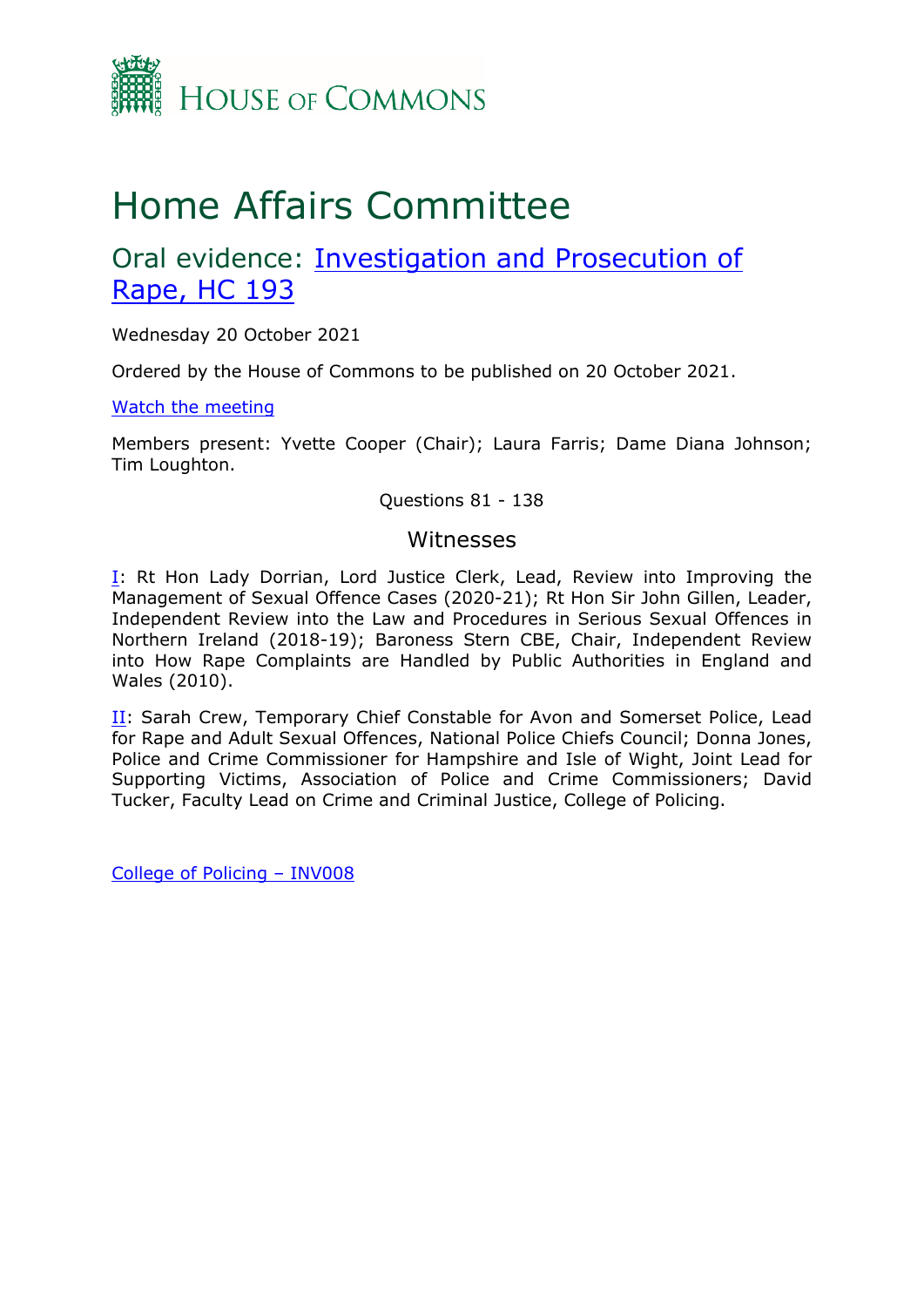

## Examination of witnesses

Witnesses: Rt Hon Lady Dorrian, Rt Hon Sir John Gillen and Baroness Stern.

Q81 **Chair:** Welcome to this evidence session for the Home Affairs Select Committee, an evidence session we are taking as part of our inquiry into rape prosecutions and the significant drop in rape prosecutions. We are very grateful to our panel for joining us today. We have the right hon. Lady Dorrian, the Lord Justice Clerk and the leader of the Review into Improving the Management of Sexual Offence Cases in Scotland. We have the right hon. Sir John Gillen, leader of the Independent Review into the Law and Procedures in Serious Sexual Offences in Northern Ireland. We have Baroness Stern, the Chair of the Independent Review into How Rape Complaints are Handled by Public Authorities in England and Wales (2010). We are grateful to all of you for your time this morning.

I want to begin by asking you how much you think that the problems we are now facing with the low rate of prosecutions are very much the same as those in your reports and how much progress there has been. Can I begin with Baroness Stern?

**Baroness Stern:** Thank you very much. Thank you for inviting me to this meeting. I am very glad that among the many things you have to worry about you have chosen to look into the rape situation.

I read the oral evidence you have received so far and the Government report, the End-to-End Rape Review, and I found it all very interesting in the light of the report I produced 11 years ago. I would like to say a few words about that report and how I relate it to the current situation, which I think is what you asked me to do. You must be a mind reader.

A quick reminder—and of course not everybody will know about it—it was commissioned in August 2009 specifically by Jacqui Smith, who was the Home Secretary, and Harriet Harman, who was the Minister for Women and Equalities at that time. It was published on 15 March 2010. It had taken a few months altogether to produce the whole thing. Parliament prorogued on 8 April and there was a general election. The outcome was a coalition Government of Conservatives and Liberal Democrats. At that point, I feared that the report could have sunk without trace but fortunately the new Home Office Ministers were Theresa May and Lynne Featherstone and the response from them was more than positive.

They set up a unit in the Home Office to work on rape and sexual assault. It was staffed with some excellent people and they produced a Government response to the report agreeing with most of the recommendations. I remained involved with it all for about four years after that. It was impossible not to. My memory is that there was, in many places, a large amount of activity aimed at improving how victims are dealt with and improving the legal process. I spent a lot of time with people who wanted rape victims to be better treated and justice to be done. I remember, for example, a woman in the middle ranks of the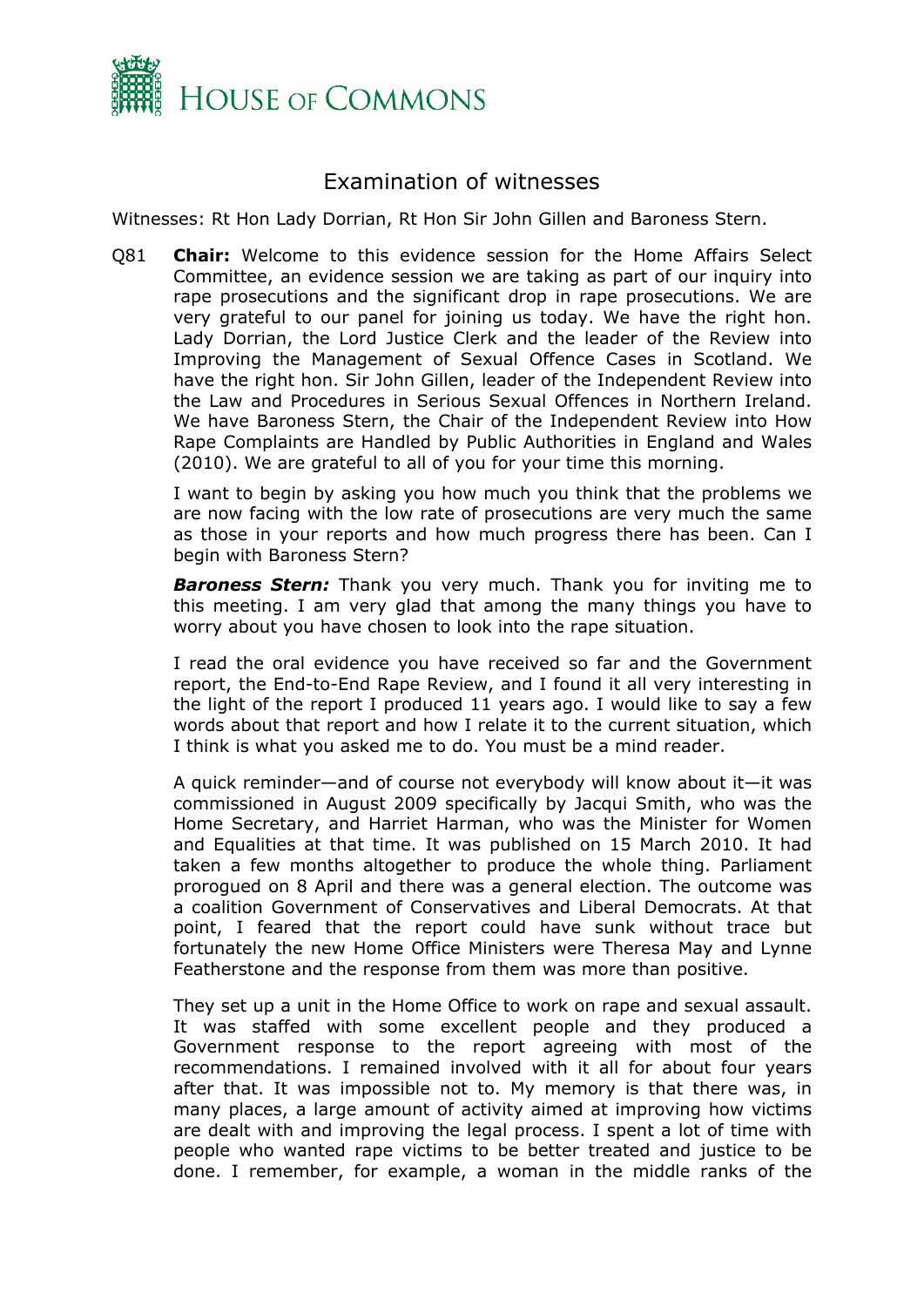

Metropolitan Police who decided to find a way to reach out to marginalised women and men, minorities and LGBT+ people. She formed groups and started working with them. I attended some of them.

There were many dedicated people working as independent sexual violence advisers. NHS staff were working to create safe and welcoming sexual assault referral centres; the CPS had specialist rape prosecutors in all 42 CPS areas; and many, many police forces had trained rape specialists. Certainly, there was still a long way to go, much more needed to be done, but a structure was being built that was very promising.

As your earlier witnesses have all made clear, a lot of that work is now struggling. Cuts because of austerity have reduced the capacity to do much of this work; specialist police have seemingly gone back to general duties, the numbers convicted in court are very low, the number of independent sexual advisers is low, I assume, because another 700 are to be employed, and of course the pandemic has made all of this more difficult.

Looking back on those years, of all the areas in which I have worked, my experience of being alongside people caring for rape victims, helping them recover and helping them to get justice, was the most admirable and the most rewarding. These people were not highly paid. They had to work all the hours. They had to cope with many people's unhappiness and fear. They did it because they cared and wanted the system to be better.

I very much welcome your inquiry. I very much welcome the publication of the End-to-End Rape Review report and I am grateful to Priti Patel, Robert Buckland and Michael Ellis for apologising and admitting that they are deeply ashamed of the downward trends in bringing sexual offenders to justice. Thank you.

Q82 **Chair:** Thank you. In light of your report, what would be the top thing on your list of concerns that the Government or police or prosecutors and so on, should be focusing on now to turn things around?

*Baroness Stern:* I would like to give a clear and simple answer, but I fear that is not possible because it is not what we normally regard as the justice system, where it is almost clear what you have to do and you know when you have done it. This is a very different state of affairs with, first, the problem that the act takes place and then the question is whether it was consensual or not. That brings in a huge difficulty. Then there is the effect on the victims, which is dramatic, can be very longlasting, and may need a great deal of support.

I would also say there is a very important area, which is totally neglected, of trying to make it clear, educationally, why rape is absolutely unacceptable and totally not to be even thought of, and to try to ensure that some of the things that go on in social media that encourage that could be stopped. I would like to give a simple answer, but it is not like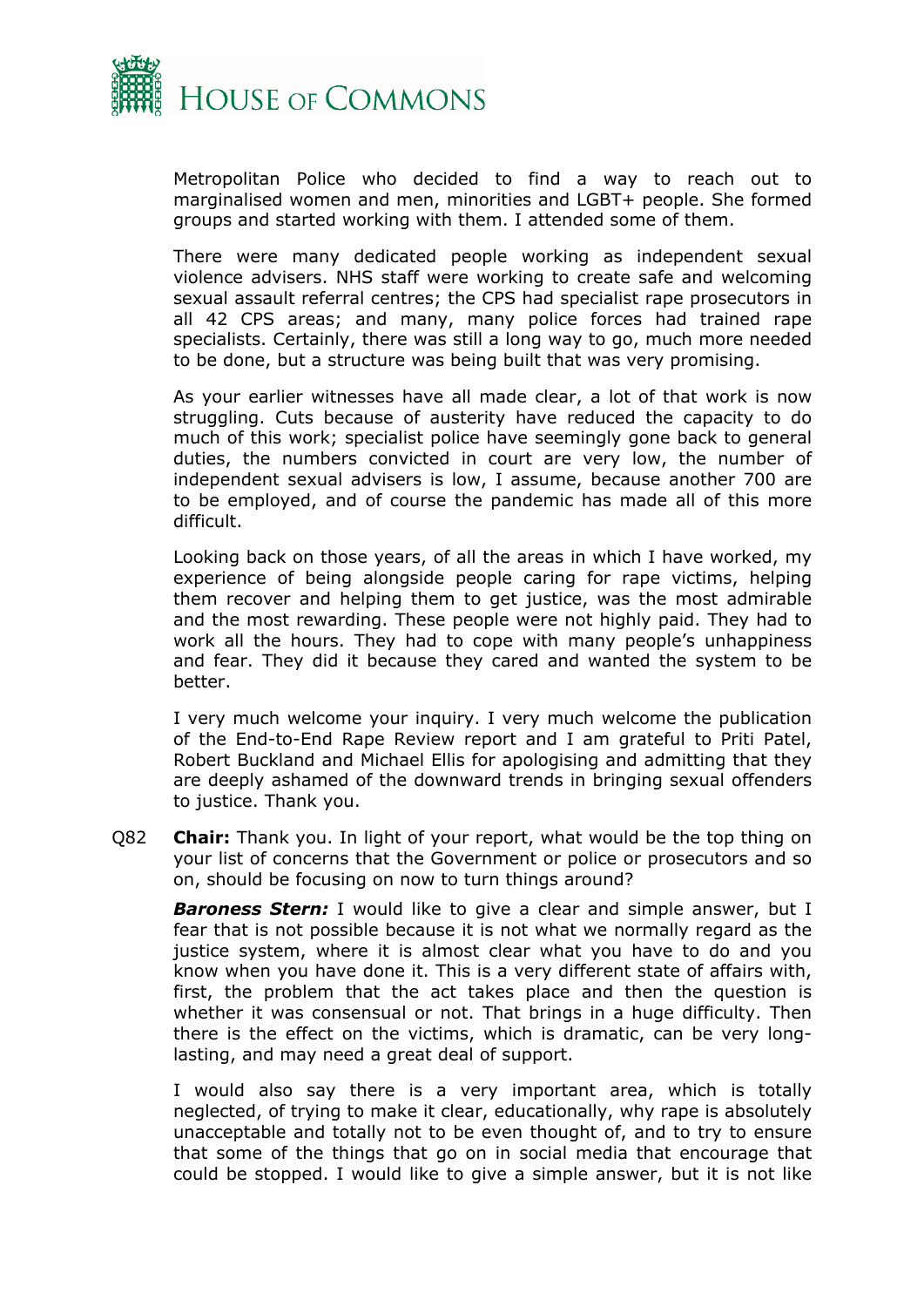

that because it is all about things that happen to people and the very different things they need when this has happened.

Q83 **Chair:** Thank you. Sir John, the focus of our questions to the Home Office is around England and Wales but we are interested in how far you think the challenges in England and Wales also reflect some of the issues that you looked at as part of your inquiry and also what we can learn from what has happened in Northern Ireland.

*Sir John Gillen:* Yes, they do; the problems that you have in England and Wales are very often reflected in Northern Ireland. We also have a low prosecution rate. It is higher than yours and one of the reasons might be because in Northern Ireland—as I think in Scotland—all cases go to the prosecution service. The police do not decide what cases are going to be prosecuted or what cases will go. All cases go to the prosecution service and hence we have a prosecution rate of about 10.8% of people who report rape, but that is very low. It is far too low.

There can be a mistake in concentrating on the low prosecution rate because that is a factor, there is no doubt about that, but it is a much wider issue. You have to appreciate that possibly—and this is a figure from the Office for National Statistics in 2018 in England and Wales—only one sixth of rapes are reported to the police. They may be reported to other people but only one sixth are reported to the police. Of those who do report, 40% drop out of the system.

During my review, I spoke to just under 40 complainants in face-to-face meetings. Some had dropped out. Some had not gone to the police. Some had taken the case through the process and there had been an acquittal. Some had seen convictions. Without exception, they all gave reasons why the criminal justice system was inadequate and these were reasons that were perfectly logical. I do not agree with them. I make it clear. Everybody, male and female, who is subject to sexual assault should go to the police, but I can fully understand the reasons why only one sixth do go to the police and why 40% drop out.

If I might respectfully say so, those are the wider issues that have to be looked at. This is a holistic problem. Although I made 250 proposals for reform, one of the dangerous questions that I keep being asked is, "But what are the main ones here?" There are no main ones. It is a holistic approach. Picking the low-hanging fruit is not going to work. You have to approach this matter holistically, even though great steps are being taken in Northern Ireland to address individual problems.

Q84 **Chair:** Is there a risk that because there are so many different aspects, you therefore get incremental progress in a lot of areas and it is then hard to see substantial change because it is just harder to manage the process?

*Sir John Gillen:* I respectfully say so. You are absolutely right. That is the difficulty. You can get a few things done and people say, "That is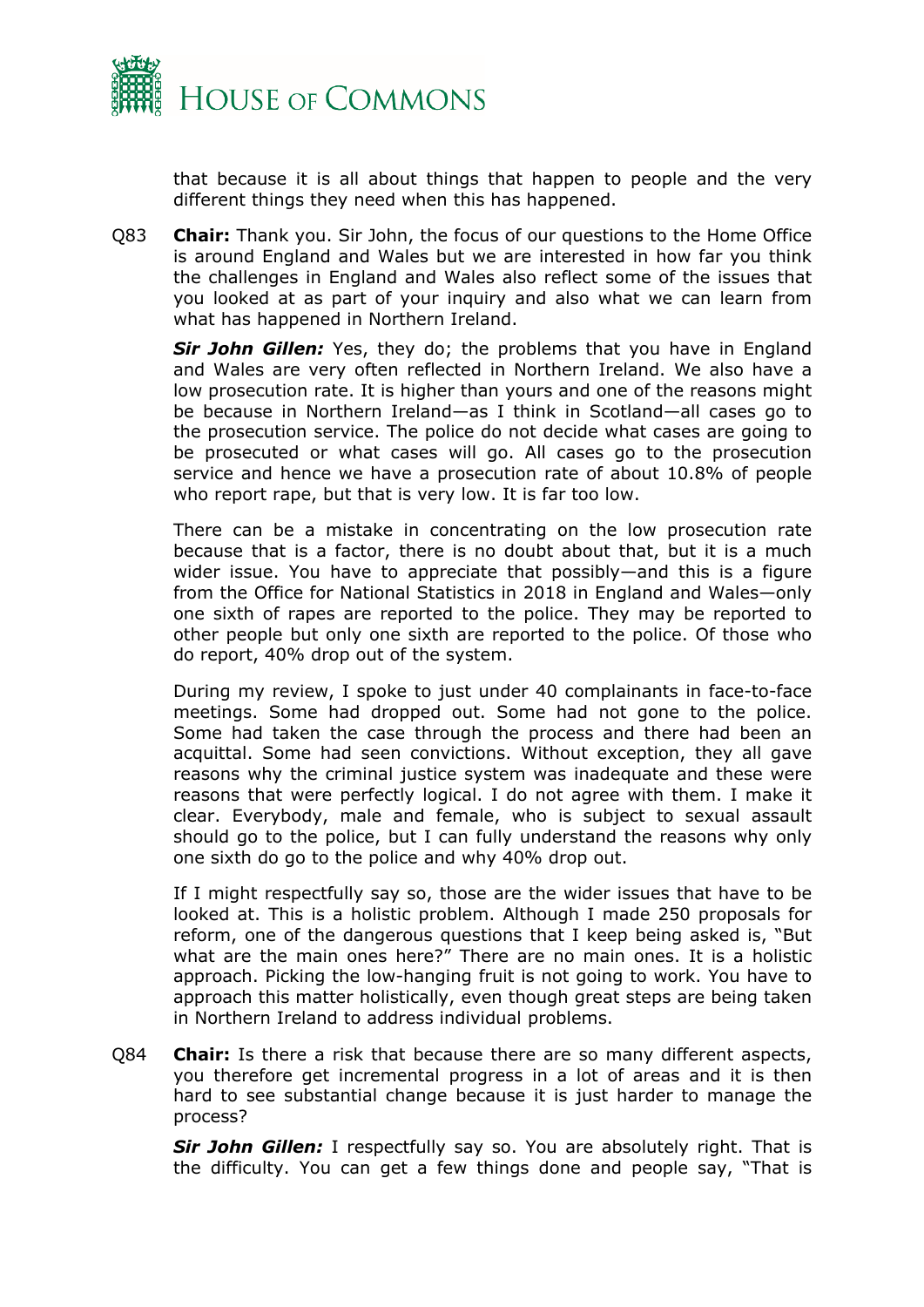

great" but you will not see material change unless there is a cultural change across the board. One of the main areas, dare I say it, is outside the criminal justice system; in education and public awareness. Education is crucial. Children in primary school—I have four grandchildren aged 10 and younger—should be introduced to concepts dealing with the problems we have from primary school upwards, and there should be a public awareness programme. In Northern Ireland we have just launched one dealing with rape myths. Documents are going out across the public, asking for views on them. That is a good idea. It is called "Bust the Myths". That is a crucial area but let me not get away from it; the criminal justice system also needs radical reappraisal and that is what my 250 reforms were about.

Q85 **Chair:** Thank you. Lady Dorrian, we have seen an increase in rape prosecutions in Scotland whereas in England we have seen a drop over the same period. Let me ask you how far you think some of the challenges in England are similar to those that you identified in your report and what you think England should learn from what is happening in Scotland.

*Lady Dorrian:* It is not always easy to make comparisons between one system that is quite different from another system. We did find that a lot of the issues that we were facing, the difficulties that complainers felt that there were in their ability to come forward and then what happened to them once they were in the system, were ones that were replicated across not just the UK but across the world. Many other jurisdictions had had similar kinds of experiences.

In our review, we did not even look particularly at prosecution rates; we were not particularly aware of a problem there in any event. I know this Committee has been looking at conviction rates but we did not look at them. Our drivers were other than that, it was to make the system better; to take the holistic approach that Sir John has referred to, and try to deliver the whole package.

Picking up on what you raised with Sir John about the risk of little reforms here and there, one of the things we found was that despite reforms stretching back 40 years, complainers were still reporting the same experience because these reforms had taken place in a piecemeal fashion and without a look at how they fitted in overall to the prosecution of serious sexual offences and whether there were other things that needed to be done to assist those reforms. That is where the real challenge lies.

Q86 **Chair:** If you want to change the culture in a holistic way, the challenge you can always find—for us in terms of scrutiny—is Ministers could use those words. They could say, "We are taking a holistic approach". Senior police officers or prosecutors could say to us, "We are taking a holistic approach; there are lots of changes", but it then becomes very difficult to see where the real progress is and whether it adds up to substantial enough change. If we need to make a huge step-change in this, where do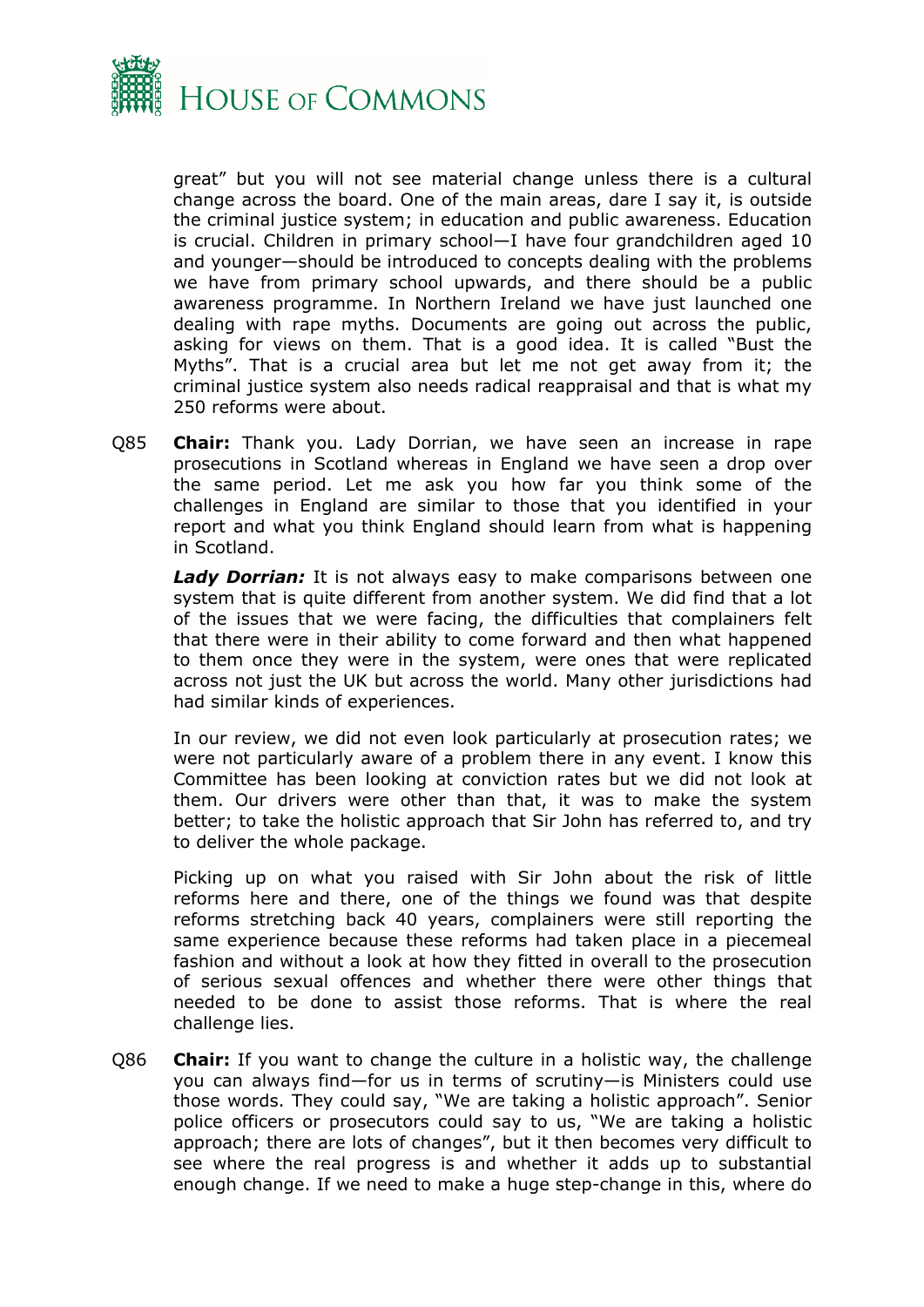

you think the greatest progress would be made?

*Lady Dorrian:* In the pre-recording of evidence. There was no doubt in our minds in the review that very many of the problems that are encountered would be, if not resolved, at least ameliorated to a significant degree, if the evidence of complainers was pre-recorded at the earliest stage possible. The objective is to have the evidence-in-chief effectively recorded, a statement taken by the police, and any crossexamination taken in the form of a commission as soon as possible as the prosecution is started; possibly even before the indictment is served.

Our experience of this was that, to a large extent, many of the problems that complainers experienced would be resolved if that were done. Not only because their evidence is done and dusted at a very early stage of the proceedings, so the concern that they are waiting to give their evidence and it is going to be months down the line would be removed. The concern about when am I going to be asked about this, or that, or the next thing, would also be removed. Communications about the medical records or other things would all have been done at an early stage and the nature of the questioning would be less intrusive.

I have to emphasise that I agree entirely with Sir John that an overall holistic approach is necessary but if you are looking for one quick, strong gain, pre-recording of evidence is it.

Q87 **Chair:** What is the obstacle? Why are we not just doing that, pushing that widely, across the whole country?

*Lady Dorrian:* There are a number of resource implications for that. It effectively involves a degree of frontloading of the case. It involves the right kind of facilities being available to the police in order to be able to get the statements pre-recorded. At the moment, for example, evidence of children and other particularly vulnerable witnesses may be visually recorded at an early stage by the police but it is not done as a matter of routine for other witnesses. It would be necessary to make sure that there was consistent provision of equipment and training and everything else in the police. You need to make sure that there is early disclosure so that the cross-examination could take place at an early stage by being pre-recorded. It cannot be done if there is not early disclosure, so that requires steps to be taken by the Crown in order to make sure that that can be done.

**Chair:** The obstacles are not insurmountable.

*Lady Dorrian:* They are interlinked, but they are not insurmountable.

Q88 **Tim Loughton:** This is exasperating. We have three of the pre-eminent experts on this problem, which everybody acknowledges is a problem, which has been a problem for an awfully long time, and is a worsening problem in terms of the stats, it would seem. Yet, Lady Dorrian, you are the only one who has come up with a particular solution, notwithstanding the points that Sir John made about there needing to be a holistic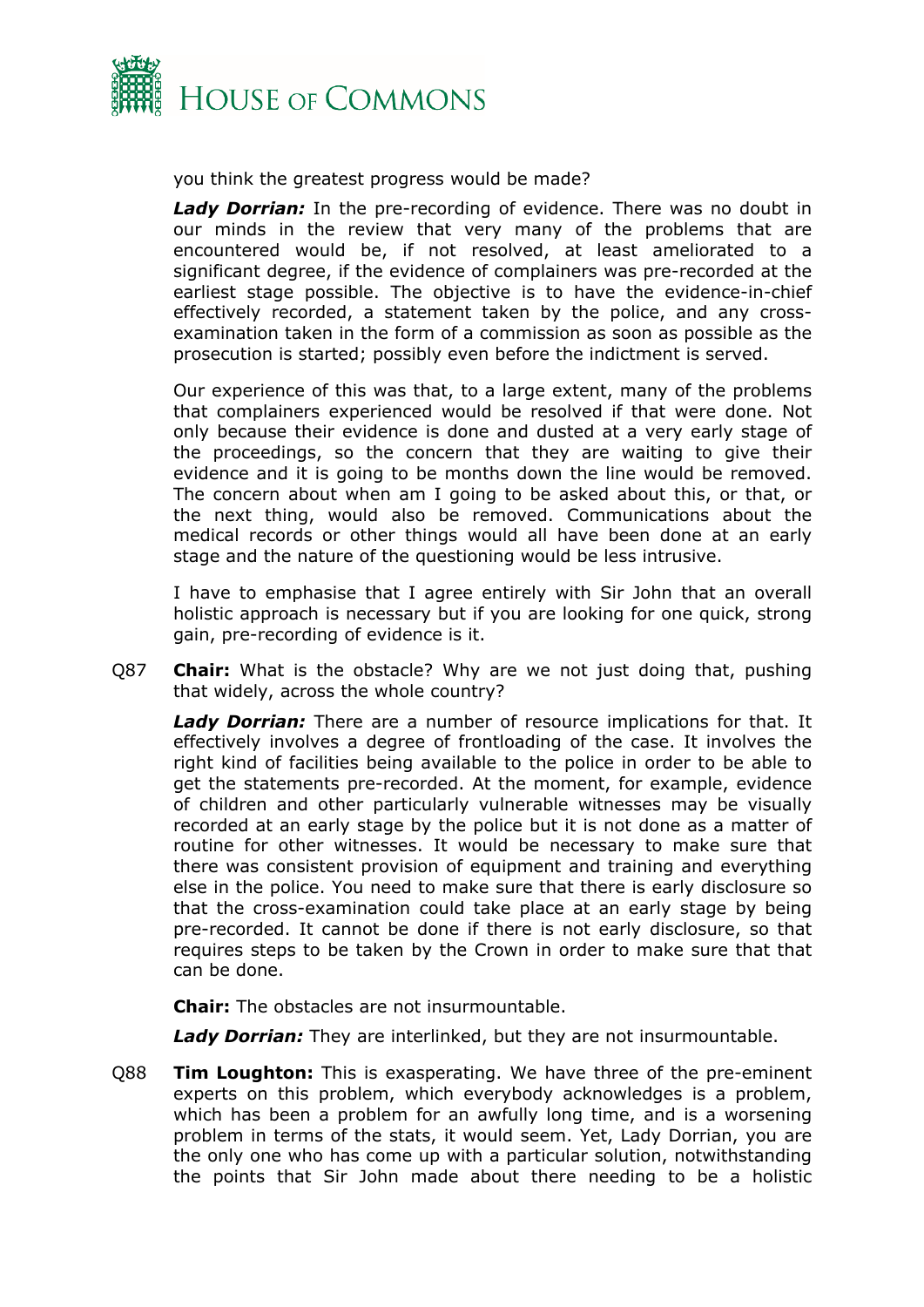

#### approach.

Let's just try to unpick this, what has happened over the last 10 or more years. Belatedly there is better education going on. It needs to be more widespread. Concerning encouraging people to come forward, and those victims and survivors who were reluctant to come forward because they did not want to have to relive the trauma because they were afraid that they would be accused of bringing it on themselves and all those problems that we have heard; the Jimmy Savile revelations completely changed that. If one good came of that, it did encourage historical sex victims and survivors to come forward and to be taken seriously. They see a change in the mindset of the police. Rather than the police saying, "We are not taking this seriously", they were saying, "We are going to listen to you and we are going to take your case seriously and we will pursue it if we possibly can". It was not ideal but a lot has changed over that time and once in court, a lot of court procedures have been changed as well, in terms of being able to give evidence behind screens and written evidence being accepted. A lot has happened, but the situation has not improved.

What I and the Committee are most concerned to drill down to is why is the conviction rate so low. Why is it when those people, those victims mostly women—and survivors, who are now encouraged to come forward and take that very brave step, do not end up with a successful conclusion to their case, with the offender being properly prosecuted?

Everything I have read seems to suggest we do not need to change the law; we need better enforcement and better practices. You are shaking your heads so I will be glad for your comments on that. What specifically is it that means that when a case does come on the radar of the police, it still has a woefully low chance of ending up with the perpetrator having a criminal conviction against him or her?

Sir John, you were shaking your head the most vehemently.

*Sir John Gillen:* Well, I am not sure it was vehemently. Once we get the alleged perpetrators into court, the conviction rate in Northern Ireland is that 29.9% are convicted of rape and very often those who are accused are convicted of other offences, with a conviction rate of 53.7%. The rate for getting to court is not as high as for other offences but it is not the worst, once we get a person into court. The problem is before that; before that stage is reached.

There are a number of things that can be done and that we are doing in Northern Ireland. We are not very progressive in Northern Ireland in most things but we are in this. For example, we have sex offence legal advisers now, so as soon as you go into the police station to make your complaint, you are advised that you will have the right to a lawyer. We have already appointed some lawyers who do that. They will advise you on your rights about disclosure. No longer will there be digital stripsearching, your phone taken away without good reason, your medical reports looked at without good reason. Delay will be dealt with by this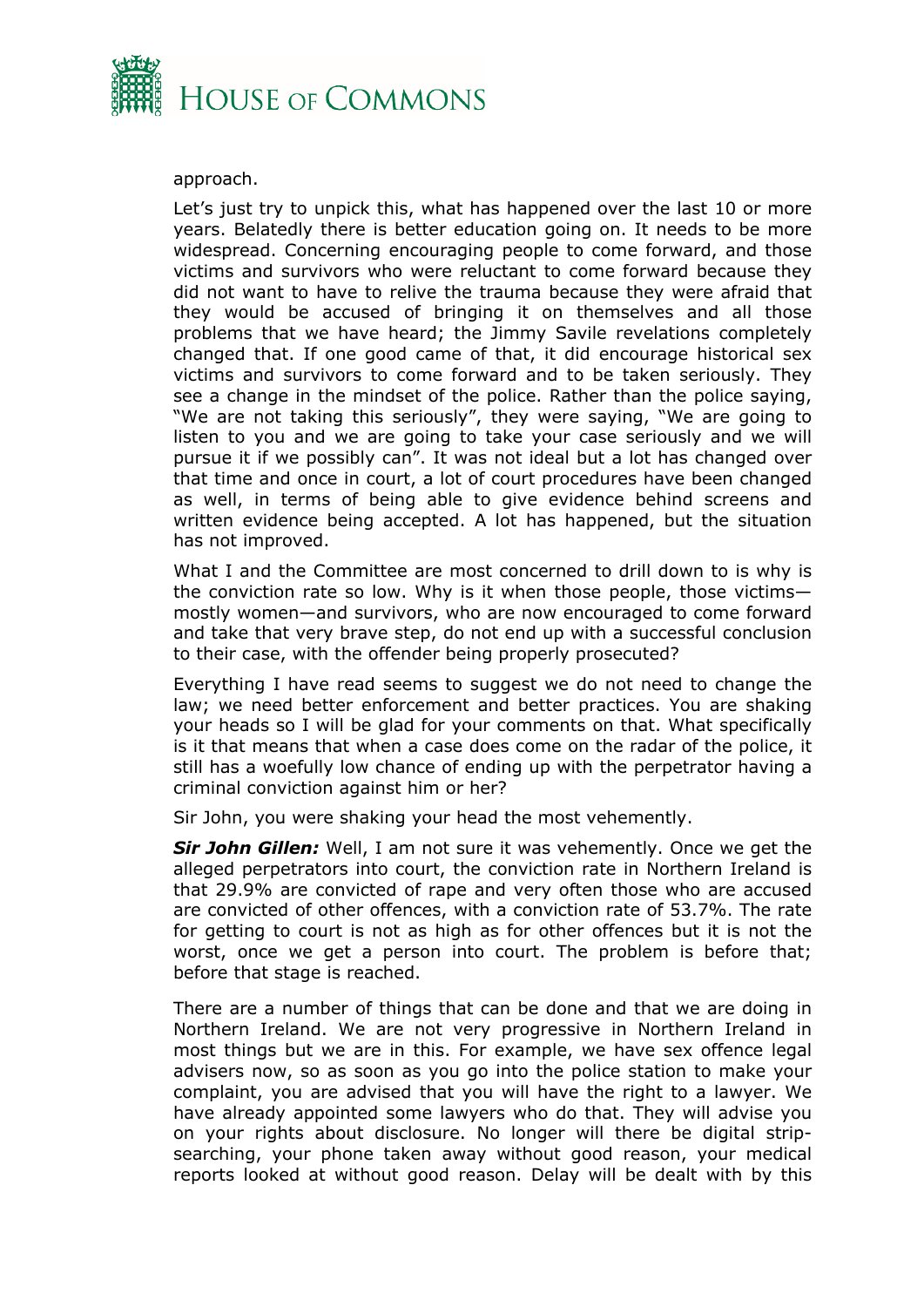

legal adviser. If you are concerned about being questioned about previous sexual experience, that lawyer will advise you about it. We have not yet reached the stage where that sex offence legal adviser will go directly to court, but we are going to do that and that will be a change in legislation, which is needed. That is a vital factor. It is vital for a number of reasons.

First, it is symbolism woven into the texture of realism. No longer will complainants feel alone, there will now be an equality of arms, and they feel that the state is hearing them. When I met these 40 complainants, one of the main complaints was, "We were totally alone". I used to prosecute rape cases and I would say to the complainant on the first day, "I have to make it clear to you that I do not represent you. I represent the state". But the accused is represented and if there are a number of them, as in a recent trial we had, there were 12 lawyers. That is one thing.

Q89 **Tim Loughton:** Can you explain how that works? It is a very important point. Why does it require a change in the legislation?

*Sir John Gillen:* The only people who can appear in court as a legal representative are those who are barristers, solicitors and so on. But the main reason is there are only two parties in criminal trials. There is the state and there is the accused. Nobody else can participate. The legislation would change that. It would have the complainant having someone representing them, someone appearing. That is quite a change in our law in Ireland, to have another party appearing directly.

Q90 **Tim Loughton:** Forgive me; I am not a lawyer. There are much better qualified people around me. The law does not allow an additional solicitor, as such, appearing on behalf of the complainant?

*Sir John Gillen:* That is right, and there are good reasons for that. The jury gets confused about why there are two people appearing, as they see it, for the complainant. This is not without reason but it should be changed in this case.

#### **Tim Loughton:** Understood.

*Sir John Gillen:* We are halfway towards that. I think we are the first. We have people who are lawyers advising complainants. Indeed, it should be now a disciplinary matter for the police if they do not tell complainants immediately when they come in, "Can I tell you ma'am, or young man, you have a right to a lawyer to advise you?".

Secondly, we have introduced, or are introducing, as Lady Dorrian has mentioned, pre-recorded cross-examination. That is vital. That cuts down delay. It can be done within nine months, maybe even sooner, provided we deal with disclosure. Remote evidence centres are important. You do not have to go to the big court in Belfast. Northern Ireland is a small place, but I had clients who had never been to Belfast. These are small courts—they are not even courts; they can be the town buildings,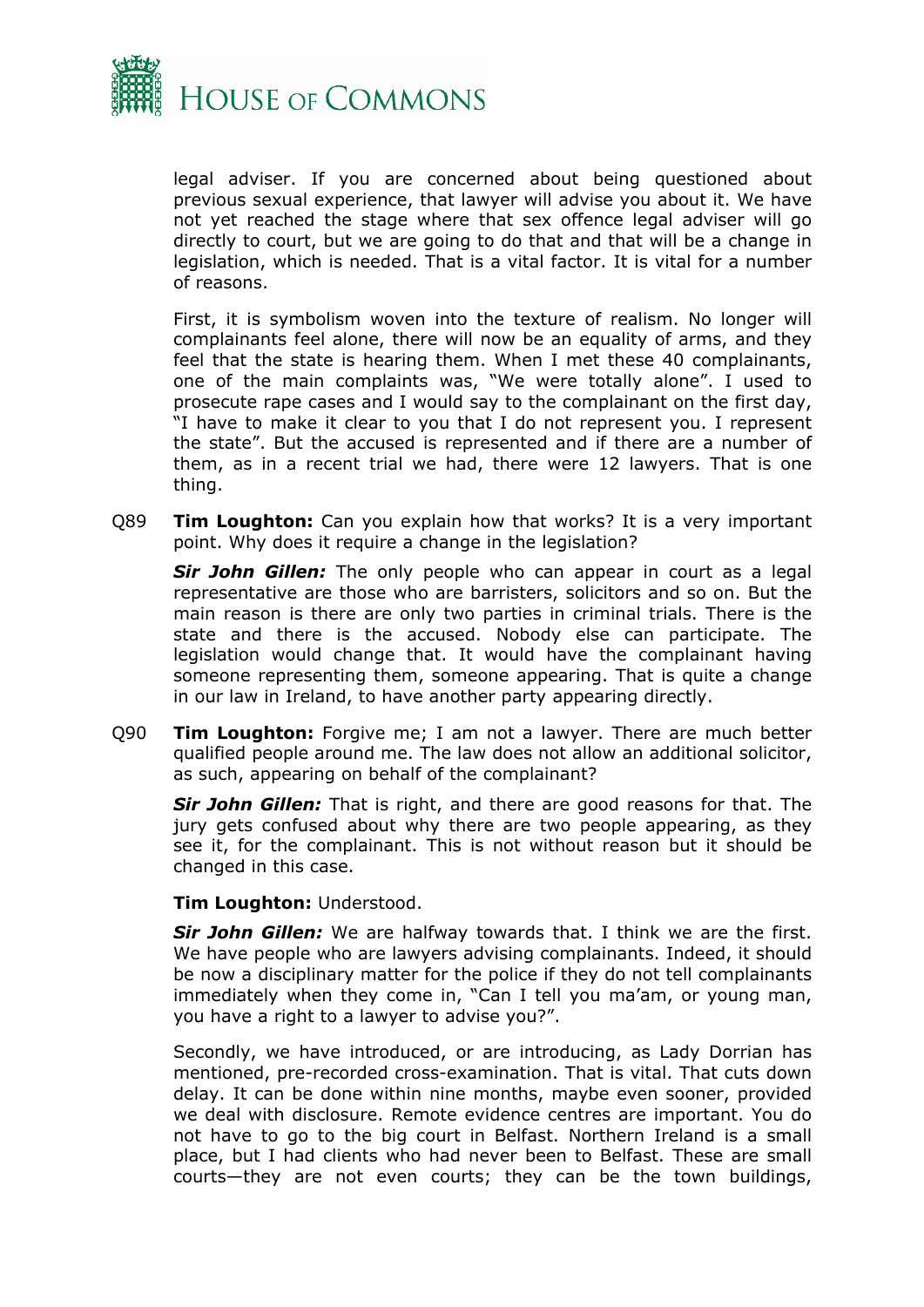

whatever—where the complainant has her case dealt with within about nine months. The trial process might take longer but that is her bit finished. No longer is she waking up every morning for month after month after month with this cloud over her head. We have introduced some of those and you have them already here in England. It is a good thing. You do not have all the pressures of going to court and meeting the accused in the main hallway and having his family eyeballing you and so on. That has all changed.

Something we are doing that I have to say there is opposition to here in England and Wales, but you will be the only jurisdiction in these islands where it does not happen, and that is to exclude the public from the hearing, at least when the complainant is giving evidence. I think in Scotland the public is excluded when the complainant is giving evidence. In the Republic of Ireland the public is completely excluded. The press is allowed in—of course the press must be there at all times—but the public is taken away.

We had a very large trial recently. It got some notoriety. A young woman was in the witness box. Some sports players were accused—all acquitted—but she faced 132 people every day. There were busloads coming up from Dublin—these were well-known sports players—and 132 people, busloads, coming up to see this. Why should she have to go through that? We are going to change that. Legislation is going to change that. You will be the only jurisdiction where women and men will be forced to go through this in the public eye.

The final thing I want to mention is training: training not only for the judges and the lawyers but for the police too, and training not by the judges themselves, not by the barristers themselves, not by the solicitors, but by external parties such as Victim Support. We already have a committee set up, chaired by the CEO of Victim Support.

There are a number of things that can be done. They do involve, to some extent, changes in the law and that will have a significant effect.

Q91 **Tim Loughton:** That is helpful. Having said there are no easy answers, you have come up with some good ones, albeit part of a bigger, holistic approach; I understand that. On the subject of delay and the 40% dropout rate, and no doubt the prospect of, "Am I prepared to spend the next six, nine, 12, 18 months of my life of my life constantly—"

*Sir John Gillen:* Over two years in Northern Ireland.

**Tim Loughton:** "—or even more, constantly being interrogated and having to relive this whole process? I don't want that". I absolutely understand that. Could we—and the Government have done this in introducing time limits on certain family court proceedings—legislate to have time limits for rape proceedings to go through courts, other than in exceptional circumstances? I am thinking of a comparison with adoption proceedings, which are now subject to time recommendations.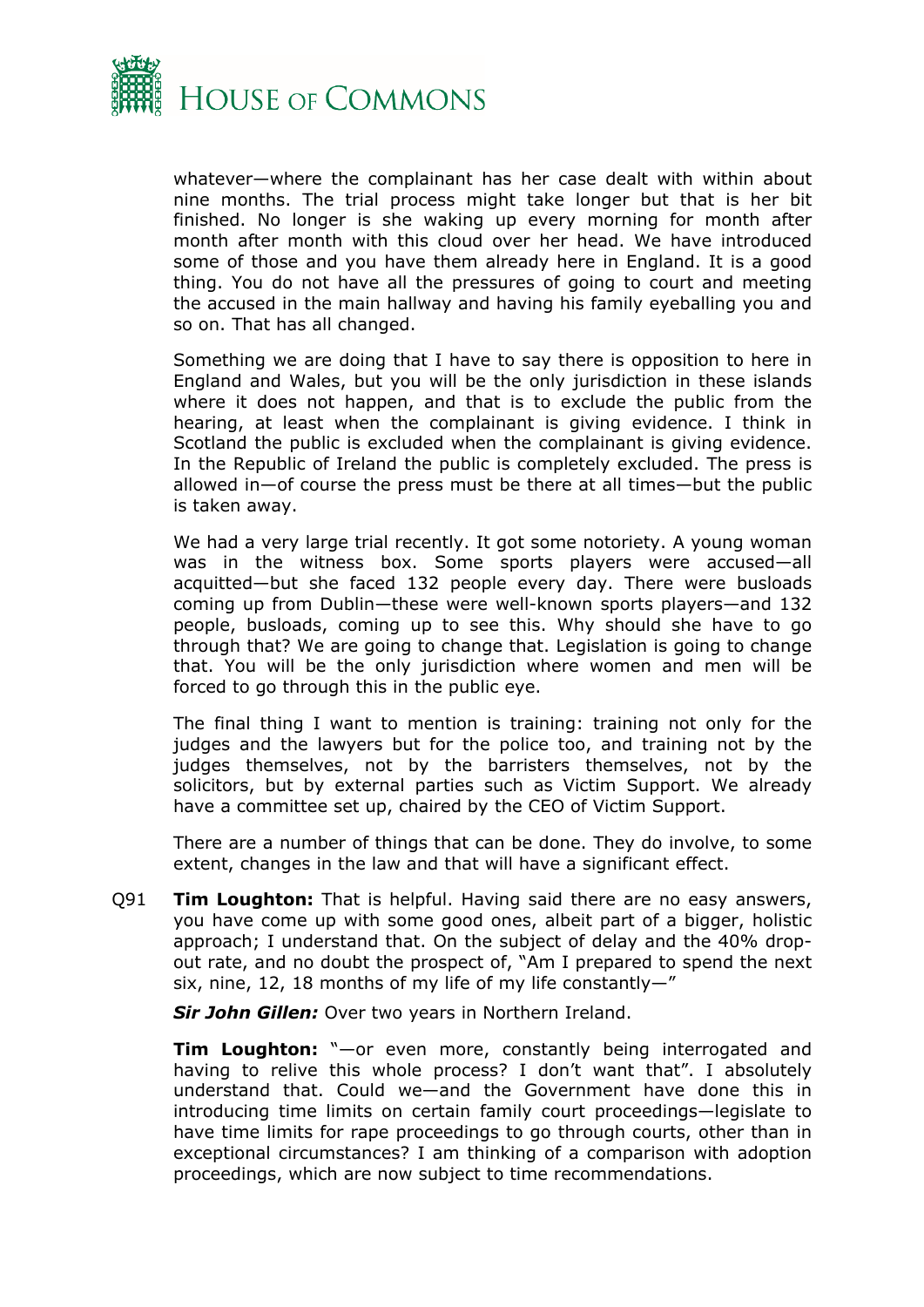

*Sir John Gillen:* As a judge, I am never that keen on mandatory time limits because there are always exceptions; always. I am a firm believer in the discretion being vested in the courts, provided the courts are using that discretion reasonably and properly. If you have a sexual offence legal adviser the way I think it will go, they will go to the court and appear before the court and say, "This case is going on. Why has this case been adjourned three times or four times?" So you will have steps being taken to arrest delay, particularly when disclosure is improved and that is done more quickly, and there will be fast-tracking of, particularly, children's cases. I am not a strong advocate of mandatory parliamentary fixed dates for things because there are so many exceptions and they get broken more often than they are adhered to, but delay is a crucial factor and judges have to take responsibility for eschewing delay. I agree with you entirely. Delay is a major factor in people dropping out.

Q92 **Tim Loughton:** Can I ask the other witnesses if they would favour time limits? I was responsible for steering through the changes to adoption timescales. The legal profession was always absolutely against that. Why?

*Lady Dorrian:* We have time limits in Scotland for all cases. We have relatively strict time limits in some respects. But, as Sir John points out, there are often exceptions and reasons why they cannot be adhered to, to do with disclosure and for other reasons.

**Tim Loughton:** You could have get-out clauses within the legislation to do that.

*Lady Dorrian:* Sure, but then it just becomes routine and that tends to be what happens. The better approach, perhaps, is one of rigorous case management and training to make sure that judges are very thorough in examining the reasons that have been put forward for a case to be put off and to be delayed and for the hearing not to go ahead on a particular date. Time limits may assist to a certain degree but they are not the answer.

**Tim Loughton:** Baroness Stern, do you have a view?

*Baroness Stern:* Yes. I would like to add something very briefly in relation to what was said about victims having access to a lawyer. I remember, going right back, that that was one of the arguments that almost everyone made at some point, "Why can't we? It would make all the difference; we are so alone and we have nobody". To have a lawyer would make an enormous difference to the sense of thinking, "We will go through with this because somebody who knows is going to be able to help us". It was the sort of thing that one had meetings about and people really argued about. Some people went to France to find out how they did it. It was felt very strongly, "Why can't we have our lawyer?" That is worth noting.

Q93 **Dame Diana Johnson:** What you have had to say has been very interesting. I agree with Tim Loughton about the practical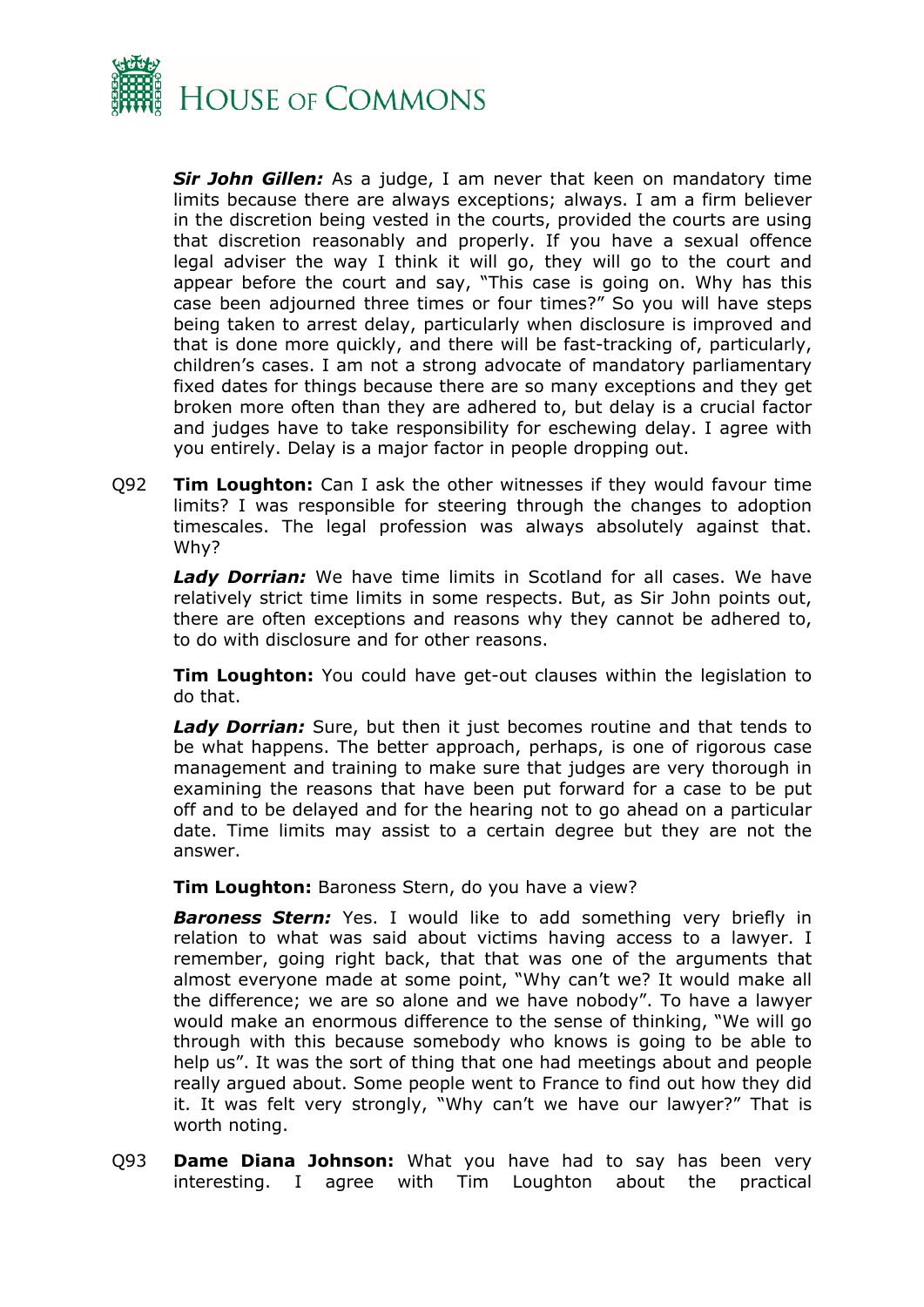

recommendations that you have just put forward. That is very helpful to us. Sir John, when I was reading the papers today, I thought that you were not very keen on having independent legal advice. Am I wrong about that?

*Sir John Gillen:* Sorry? I am a strong advocate of it.

#### **Dame Diana Johnson:** You are?

*Sir John Gillen:* I am a strong advocate. I hope there was nothing you read that countered that.

**Dame Diana Johnson:** No. I just want to be clear.

*Sir John Gillen:* I am totally in favour.

**Dame Diana Johnson:** You are totally in favour; that is fine.

*Sir John Gillen:* I have to say that one member of our committee who was a judge said that she thought that it was the most important reform I had mentioned.

Q94 **Dame Diana Johnson:** Right, okay. That is very helpful. Thank you.

Can I ask Baroness Stern about RASSO units, which I know featured heavily in the report that you produced? You were very keen to see those rolled out. *The Guardian* recently submitted an FOI request and found that at least two-fifths of police forces in England and Wales do not have specialist RASSO units. What do you think about that, in light of what has already been said about how important it is to get things right from the beginning and the need for specialist officers?

*Baroness Stern:* There is absolutely no doubt that you need specialist officers. You only have to think for a minute to realise that somebody who has not been trained, who does not know anything about the things that we all know about, will maybe do his or her best but really it is completely impractical to put people who have not been trained to deal with them.

Two fifths, did you say? That is one of the major reasons why the system is, I would say, failing, that the police either will not or cannot train people and that is the work that they do. Obviously, there is a big question about who does it. A lot of people feel they would rather have a female police officer to deal with them and somebody has to be available when it has happened, and so on. It does require a bit of reorganisation in the police but without it I can see no prospect whatsoever that we shall make much progress. This is the sort of work that can only be done by someone who is trained and for whom that is their first job to do.

Q95 **Dame Diana Johnson:** What about Scotland and Northern Ireland? Does Police Scotland have specialist units dealing with this; do you know?

*Lady Dorrian:* Yes, as far as I am aware there are some specialist units. I know that further work is being done on that. That is one of the main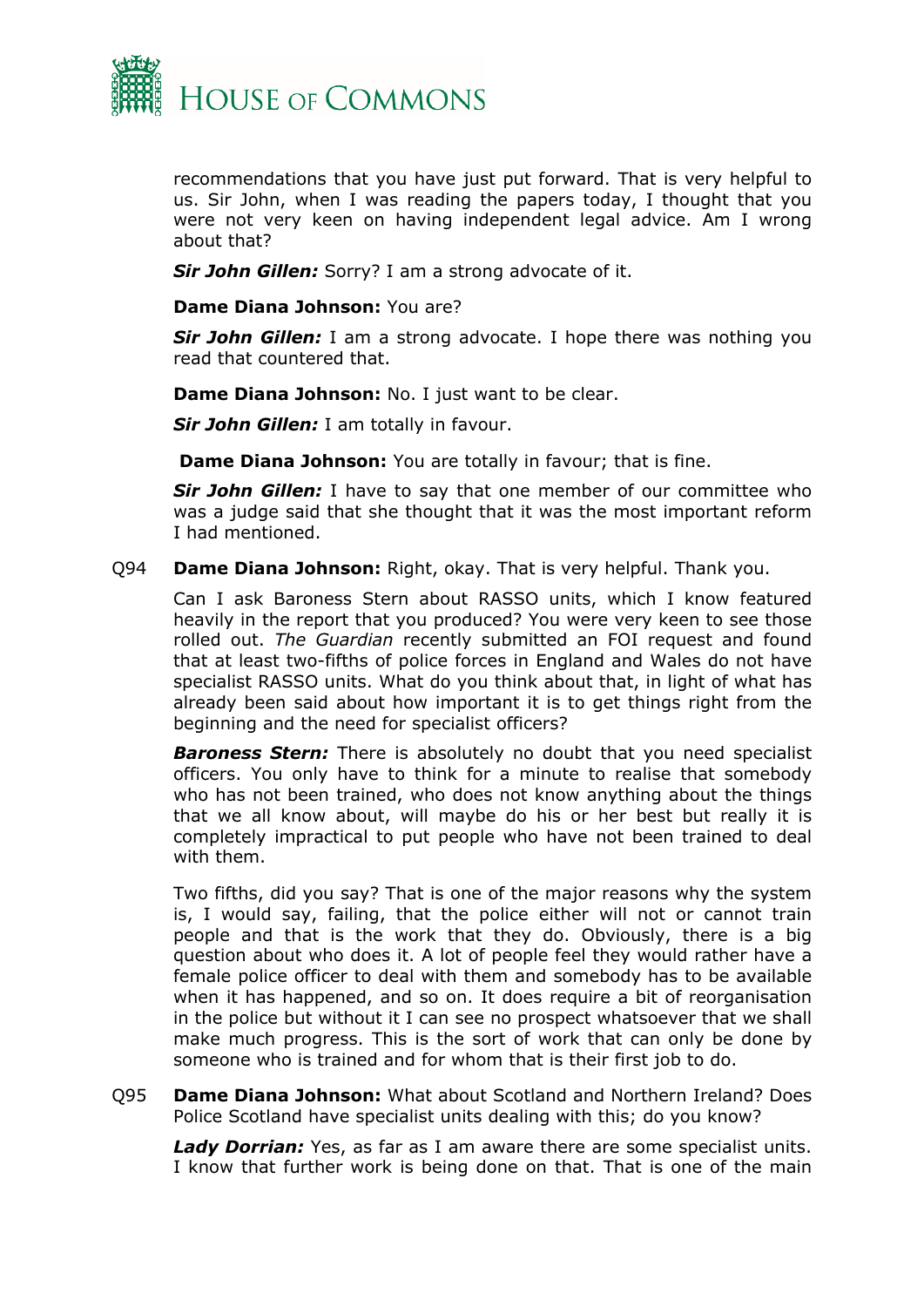

recommendations in our report, is that there should be increased specialism and that there should be a specialist court to deal with these cases.

**Dame Diana Johnson:** There was some criticism about whether a specialist court was the way to go, wasn't there?

*Lady Dorrian:* The matter is under debate at the moment. The review group as a whole had no doubt that a specialist court was the way to go because, picking up on the point that Mr Loughton made earlier about the number of reforms that there have been over the years, we list in our report at paragraph 3.1 many of the improvements that have been put in place over the years, including the opportunity to give evidence from behind a screen and, of course, as Sir John said, in Scotland it has always been the case that complainers do not give their evidence in public—only the press is present—and there have been many other changes, but they have not had the desired effect in making complainers feel that they are part of the system and that they are integral to it. To enable that to be done, we felt the whole thing had to be embedded in a kind of specialist court where everyone had proper and adequate training on all the relevant issues.

#### **Dame Diana Johnson:** And in Northern Ireland?

*Sir John Gillen:* We do have it but they are not specialist enough; that is the truth of it. We do need better training. I know, Chair, that you are not dealing with children—as I understand it, this is merely about adults—but for children it was a matter that captured my attention a good deal and you do need specialist treatment for children in sexual offences, particularly the Barnahus system whereby children, from the moment that they come forward to make sexual complaints, are all under one roof. They are dealt with in a child-friendly atmosphere, a childfriendly environment; children giving their account to the police when sitting on a riding horse. One little girl gave her account while sitting inside a tent. Another little boy, who had ADHD, gave his evidence when wheeling a cleaner, and so on. You need specialists for that. In that Barnahus house, the child is interviewed by the police, dealt with by the doctors, the court comes and sits there in that child-friendly place, and also—and this is something that perhaps is a bit down the line but it should be done—you talk about specialist police interviewing children they should be assisted by child psychologists. That is what they do in Iceland. There is a child psychologist feeding into the police officer the questions to be asked or maybe the child psychologist does it. Specialism is vital, I agree with you.

Q96 **Laura Farris:** Thank you so much for your very interesting insights. Can I pick up on a couple of the points that have been raised about the prerecorded evidence and the idea that the complainant would come forward and within a short period would give their evidence? I have two practical questions about that.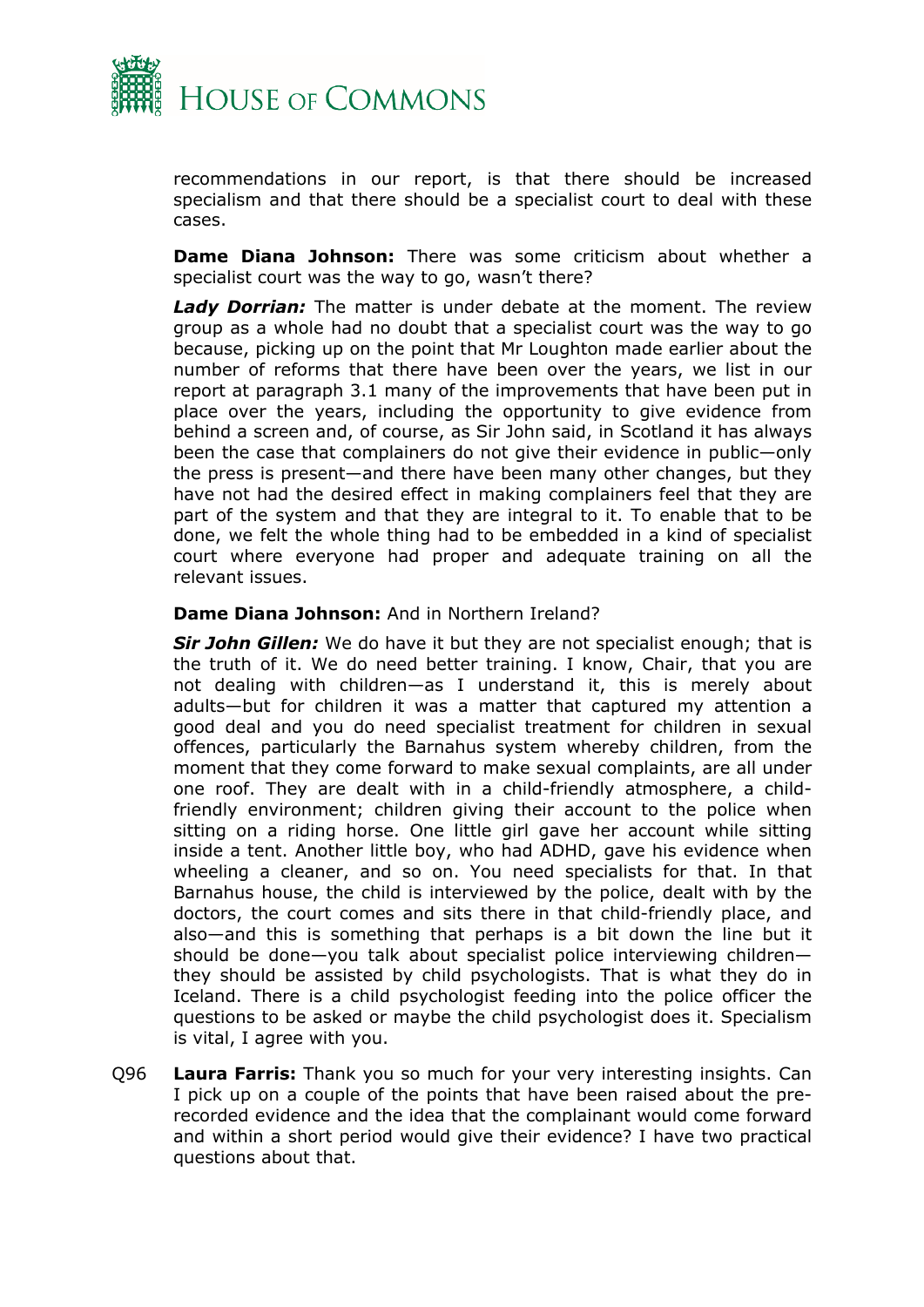

First, in the exercise of cross-examination, that would be happening not in the presence of a jury. As a matter of practicality, if more evidence was to come to light in the lead-up to the trial, would the victim be required to attend trial for further cross-examination or not? How does that work? Cases can evolve.

*Lady Dorrian:* We did discuss, in the course of our review, that it could be possible that something might come to light that would require further questioning of the complainer. We felt that it was rarely that that would be the case, and I will come back to some of the reasons for that conclusion in a moment.

If it did arise, there might need to be a second commission to ask these additional questions, but the matter should go to the judge to explain why it was felt that an additional commission was necessary, what was to be asked of the witness, and why that evidence had to be obtained in that way and could not be obtained by other means. If it is simply a matter of putting something to the complainer, it might not be necessary for that to be done.

We already have quite a number of occasions where the evidence of a witness is captured wholly in advance of the trial. In other words, the cross-examination is captured by a commission. I am not aware of us ever having had to have a second commission—ever—and that is with an increasing number of commissions taking place. So, yes; provision has to be made for the possibility, under the control of the court, but—

**Laura Farris:** I do not recognise the word "commission"; sorry.

*Lady Dorrian:* The way in which we take the evidence in advance is by a commission, which is simply a hearing presided over by a judge and that is held essentially in private, where the evidence of the complainer is taken and pre-recorded.

Q97 **Laura Farris:** Part of the essence of the criminal justice process is the exercise of giving live evidence before a jury and, as a matter of experience, the jury will judge body language and what the person does not say and how they say it can be as important. Have you made any assessment of whether pre-recorded evidence, pre-recorded crossexamination, can be less powerful or can affect conviction rates, where you think if the person had said something in the room it would be different from how it appeared in a recording? I would like to know your view about that.

*Lady Dorrian:* The first point to make is that there is a steady amount of research to suggest that we kid ourselves in thinking that traditional means of assessing credibility and reliability are successful; that is in relation to body language and other things of the kind that are behind the argument that it is better to see people in person rather than on a prerecording.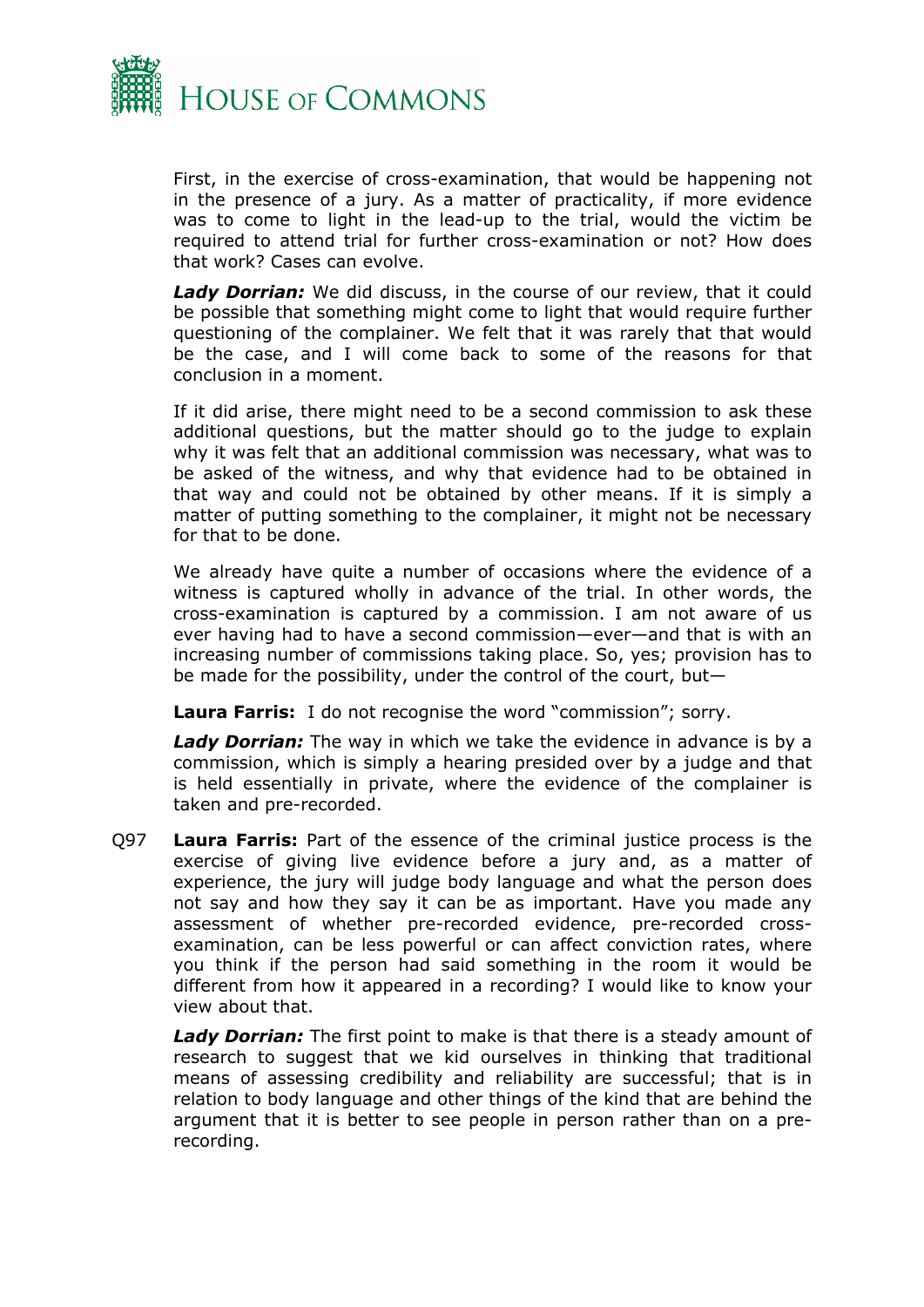

There is also evidence, which we have referred to in our report, that prerecording does not appear to have any adverse effect on the way in which the evidence is assessed by a jury. Of course in Scotland, since July of last year, all criminal trials have been dealt with in circumstances where although the witness is giving evidence live, they are giving the evidence live in a courtroom, a set-up such as this here, but the jury are remote and viewing it all through a screen. They view everything through a screen. Evaluations, such as there have been, do not suggest that that has caused a problem.

Q98 **Laura Farris:** My questions are all follow-up questions. I want to ask about the dedicated lawyer for the victim. You will be aware that one of the core recommendations—I do not think it is novel but it is still important—of the rape review was more independent sexual violence advisers being present and being able to accompany the complainant. To what extent do you think that is an adequate substitute for having their own solicitor or barrister or somebody dedicated to them?

*Lady Dorrian:* Perhaps I could start on this one because, unlike the others, our review has not recommended independent legal advice throughout the process. Our view was that there were two particularly critical points at which independent legal advice might be necessary. One was where there was an attempt to recover the medical records of a complainer, and that is already the subject of independent legal representation in Scotland. The other was when there was an application being made to ask questions about their sexual history or similar kind of intimate matters. We have recommended that there should be independent legal representation at that stage so that the position of the complainers can be made clear, they can fully understand what the questions that the defence, or indeed the Crown, are seeking to be able to ask and to argue whether they should be allowed or not. Apart from that, we felt that it was important for there to be much better communication for complainers from the outset. Our experience was that where there had been third-sector advocacy services available to complainers from the outset, the outcome for them was much better.

**Laura Farris:** They are more likely to stay engaged?

*Lady Dorrian:* Yes, and they had a better understanding, but it could be improved. We felt that it was important to improve the communications from the outset to provide better information, to provide information to complainers about some aspects of the process so that they had a better understanding of, for example, the role of the prosecutor and what could or could not be done by the prosecutor. That they had a better understanding of the whole system within which their case was being heard and that a single point of contact, properly informed to be able to provide that information, was the way forward. But of course there are data issues that would need to be addressed to make sure that that point of contact had all the necessary information to be able to pass it on. We felt that although improved communication was central to improving the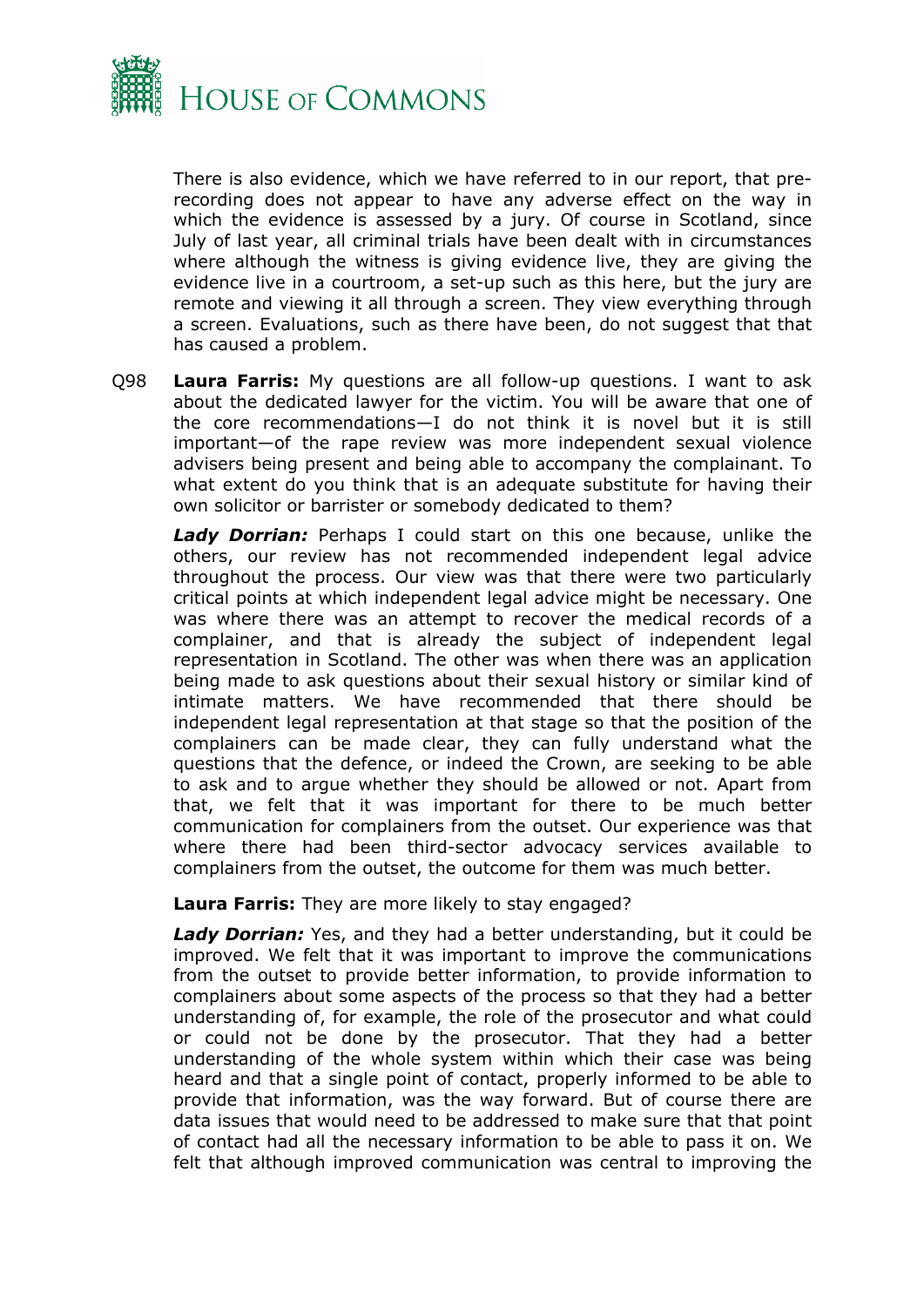

experience of complainers, independent legal advice was only necessary at certain stages.

Q99 **Laura Farris:** My final question is for any of you. I listened carefully to what you said about specialist courts. It is something that I have raised with the Home Office before. In the absence of specialist courts, first, is there any practical change that you think could be made within the context of serious sexual violence hearings—I am talking about that part of the process—that would improve matters? Secondly, what do you think about the idea of juries having to produce written reasons for their decisions?

*Sir John Gillen:* If I could briefly mention the two points you dealt with before because both of them gripped me during my review. One was the question of pre-recorded cross-examination because something might emerge even during the trial. My own experience is that something out of the blue can happen, particularly involving children, something is said that requires the complainer. In truth, it very rarely happens. I spoke to the recorder of Liverpool, who has been conducting a pilot scheme with pre-recorded cross-examination and he said there were maybe one or two instances among hundreds. It so rarely happens and it can be accommodated. All trials can take turns that are not anticipated and if the complainant has to be called back the complainant has to be called back, but it is a rarity.

Secondly—and I was concerned about this—the effect of a jury seeing someone just on screen and not seeing the person there; there is a raft of literature, research into this, which shows that nowadays it has no effect. Indeed, ma'am, if you wondered, I could certainly let you have a copy of the literature that is available, or give you the references to it, if you want to do that. There is very firm literature that has looked into this and has found it has absolutely no effect at all, the jury seeing on a screen rather than the person there.

Turning to the independent legal adviser, I have to say I am pretty firm on this. It has to be a lawyer. Time and time and time again, I had complainants saying to me, "We did not have any lawyer to help us. We did not know what the law was". That is different from an independent adviser. You have to have an independent legal adviser. I am not saying it should happen actually in court itself, but leading up to the court you need someone who is there, not only to advise you on the law but who will be able to go before the judge and say, "Here are the legal authorities; this woman is not being treated properly". You need a lawyer.

Thirdly, is about juries. I am a strong advocate of juries. There are great arguments against them. I understand that and I dealt with them in some detail in my review, but I am a firm advocate of juries for three brief reasons. First, because it is important, in my view, that the community, members of the public, are involved in the criminal justice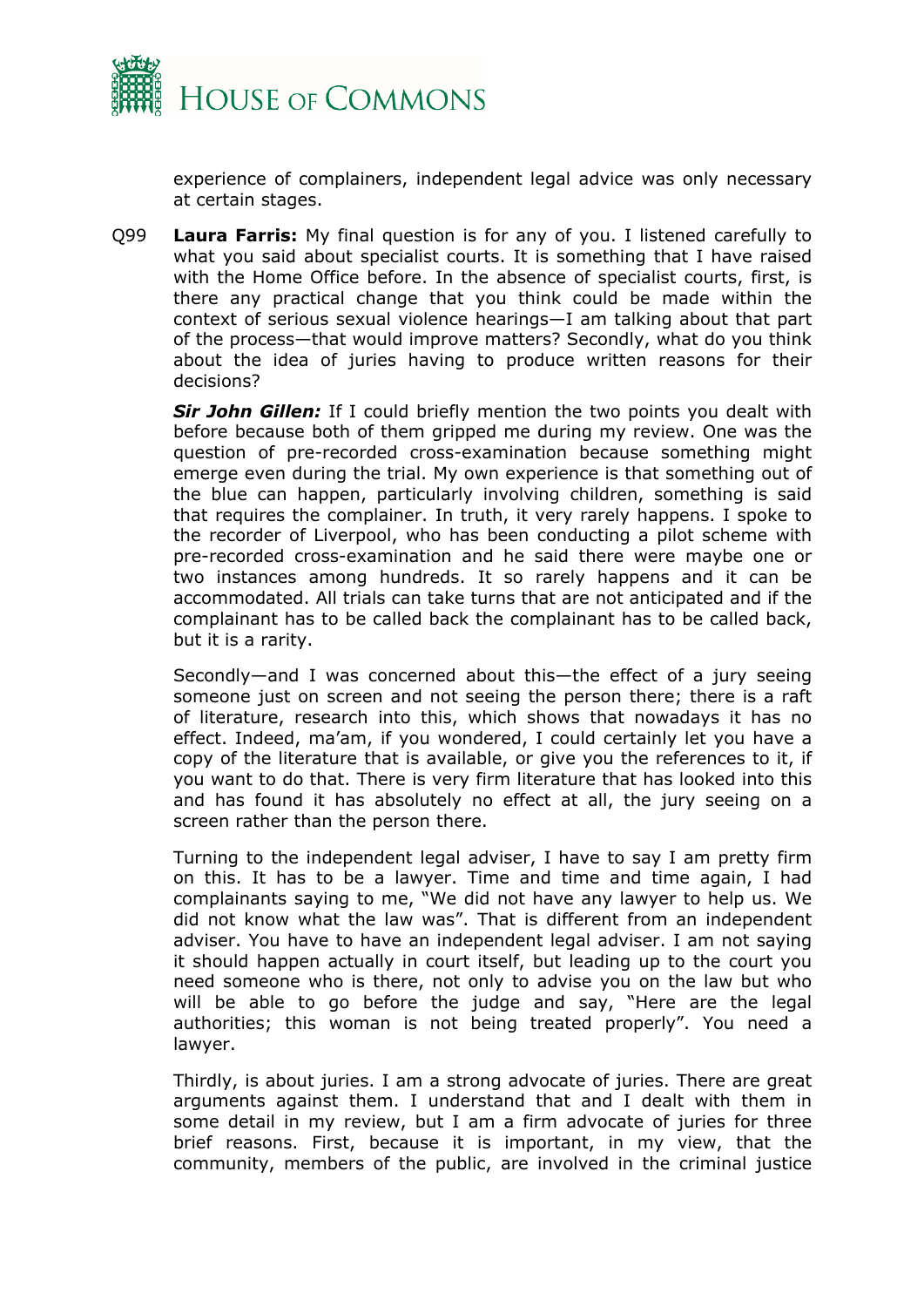

system, particularly in Northern Ireland, but it is beyond Northern Ireland; it applies to England and Wales as well.

Secondly, most of these offences, if not all of them—but most of them are a one on one. It is one word against another. You do not have forensic evidence in rape cases, by and large, because the defendants are alleging consent and so DNA does not come up, and there are not witnesses to it. It is your word against my word and I have to say that 12 people—12 people from the community—deciding that rather than one case-hardened judge is infinitely preferable.

Thirdly, a huge proportion of the cases in the Crown Court are sex cases and if you take juries away from them I feel that is the end of the jury system. You will then have people saying, "Well, what about fraud cases? Should they not get rid of juries in that? Oh, very well; we will get rid of them". You will find that juries will go. A very experienced judge, many years ago, said about juries that they are the lamp that shows that freedom lives, and I agree with that. They are a crucial part of our democracy; the involvement of you and me and everybody else in the jury system. I am in favour of juries in the system.

*Lady Dorrian:* On the question of reasons, we looked into the question of whether we should ask jurors to give reasons. We decided it was impracticable. We looked at other systems where juries are required to give reasons. Belgium, for example, was one. The trouble was that the reasons are given by means of answer to a series of questions that are posed. That already imposes a straitjacket on a jury's deliberations because it focuses on certain material points or issues in the evidence. Also, of course, it was in a system where evidence is not given in court in the way that we are used to it happening.

Essentially we reached the conclusion that a body of 15 people in our case—12 it would be in your case—is not ideally suited to providing reasons for their decisions and that there were risks that trials could last longer and that there would be confusion arising, and so on. That does not mean to say that in the absence of a specialist court there are no other things that could be done, apart from pre-recording of evidence, which is a key one. Independent legal representation at the time of asking about sexual history is another key one.

We came up with a raft of suggestions also about assisting the jury to do their task and helping them better understand the task facing them; the idea that jurors should be given some information about the most persistent rape myths, for example, in advance of starting the trial. Those are the myths that a person, and perhaps in particular a woman, who is sexually assaulted, will always fight back, scream or shout for help; that a sexual assault would be reported immediately; that genuine rape victims always show emotion in the aftermath of giving evidence; and that false accusations are commonly made. These are matters that juries could be given information about before the trial starts.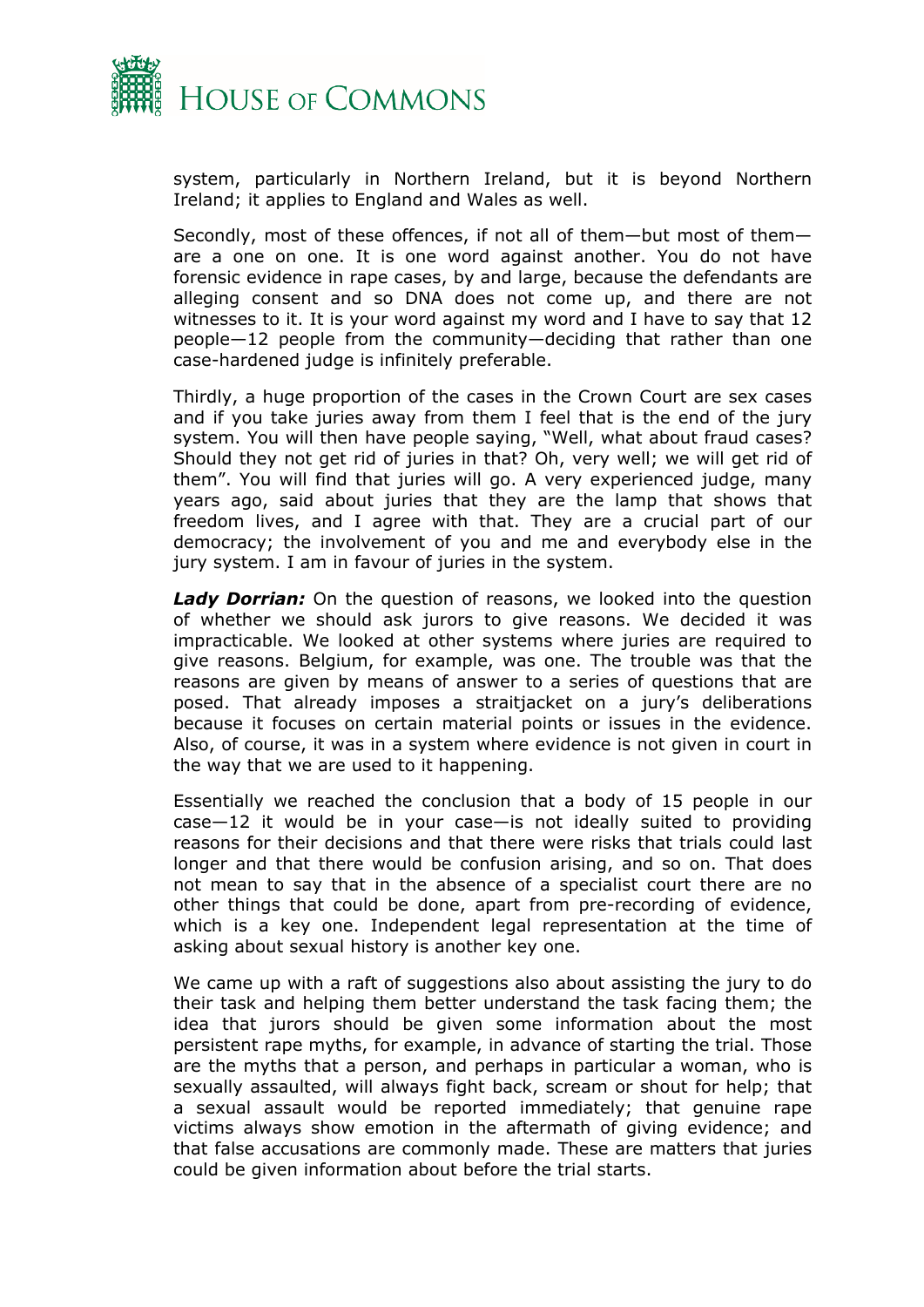

We also thought it would be helpful if jurors had written directions-preinstruction of jurors—at the outset of the case about some of the key concepts that they would be required to address. Jurors tend not to be told, for example, what rape means until after they have heard all the evidence. That is nuts, because they need to know in advance so that they can assess the evidence as it goes through. We thought that preinstruction on critical key concepts was important.

We need to encourage jurors to take notes. At the moment we say, "Paper has been provided for you, and pens or pencils, and you are free to take notes as the evidence goes by, and it might help you to do so". We need to encourage jurors to do that, not only to take the notes but, at the start of their deliberations, to review their notes before they start discussing the case. These are all things that are quite straightforward that could be done.

We need to emphasise the need for using plain language in the communication to the juries and things of that kind. There are a number of suggestions of that kind that we made on the assumption that we would be continuing to use juries in these cases, although we have suggested a pilot exercise of non-jury courts for that. On the assumption that they are involved, these are a number of things that could take place.

*Sir John Gillen:* Could I add that in Northern Ireland we are on the cusp of introducing, on this question of rape myths, a video to juries at the start of every sex case, in which rape myths will be dealt with? Right from the kick-off, this issue of rape myths—why victims do not scream and fight back, how they are dressed or were they drinking, have nothing to do with the case—all of these rape myths are addressed. The jury are told that right at the start.

Q100 **Chair:** Thank you very much. Thank you for your evidence. We need to move to our second panel, but is there anything else that we should have asked you about or any other final point that you think we should be focusing on as part of our inquiry?

*Sir John Gillen:* There are three things that, briefly, you should be looking at. First, marginalised groups. I understand fully why the newspapers grip into young women being attacked, and so on. What I think the papers perhaps do not look at—and what the public is unaware of—are the marginalised groups, BAME, migrant women, travelling communities, those with learning disabilities, the elderly, the visually impaired, the deaf. The attacks and sexual assaults on these people are absolutely huge, much bigger than the normal community. We need research into that. Something has to be done. These people have rights that we are ignoring at the moment.

Secondly, social media needs to be looked at. It is a menace in terms of criminal trials. We need to have a close look at that. It has to be a crossjurisdictional thing.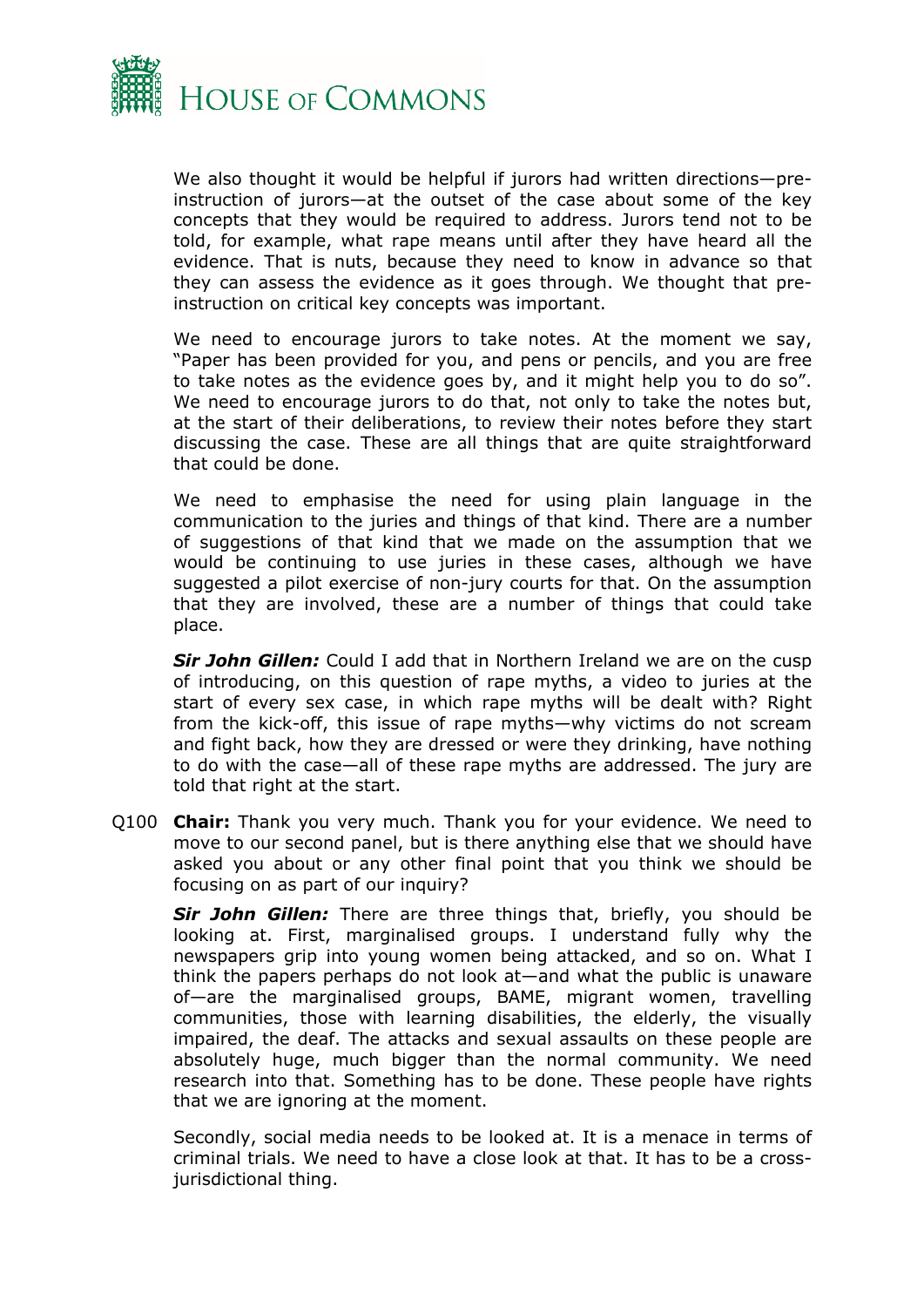

Thirdly—and it is a drum I have banged for a long time—I recognise that a huge number of people, particularly women, will not go to the police about these matters. I understand that. Hopefully the reforms that I have indicated will change that, but it is ever going to be the situation that you are going to get a large number of people who do not go to the police. What are we to do? Are we to say, "Well I am sorry, if you will not come within the criminal justice system, we as a state can do nothing for you"? That is wrong. Restorative justice should be introduced, concepts of restorative justice for those who will not come within the criminal justice system, so that there is at least a reference for them to be able to deal with this.

One small example: I had a number of women who were regularly raped by their husbands. Their husbands, or their partners, are working, they have jobs, they are providing for their children and these women do not want the publicity of the whole thing, they do not want their husbands put in prison, but they will not, they cannot, and should not, be tolerating this every evening. What are they to do? They are not going to go to the police. What are they to do? There should be restorative justice for them.

**Chair:** Lady Dorrian, do you have anything to add?

*Lady Dorrian:* I do not have anything to add, thank you very much.

**Chair:** Baroness Stern, anything to add?

*Baroness Stern:* I would like to support what has been said, but also to say that we have talked a lot about the courts, and so on, but not to forget the large number of people who in the end are not going to go to court but are still suffering for months and years, and therefore the rest of the work to deal with helping people who have been raped should not be forgotten in trying to get a larger number of convictions. There is a lot more going on and needs to be done than the convictions. People's lives need to be rebuilt. That is quite an important part of all of this. That is all, thank you.

**Chair:** Thank you for your evidence. We appreciate your time this morning. Thank you very much. I will now ask our second panel to join us.

### Examination of witnesses

Witnesses: Sarah Crew, Donna Jones and David Tucker.

Q101 **Chair:** Welcome to our second panel. Thank you very much for joining us. We have Sarah Crew, Temporary Chief Constable for Avon and Somerset Police, and the NPCC Lead for Rape and Adult Sexual Offences; Donna Jones, the Police and Crime Commissioner for Hampshire and Isle of Wight, leading on Supporting Victims for the APCC; and David Tucker, Faculty Lead on Crime and Criminal Justice for the College of Policing.

We want to ask you about rape and sexual offences and also the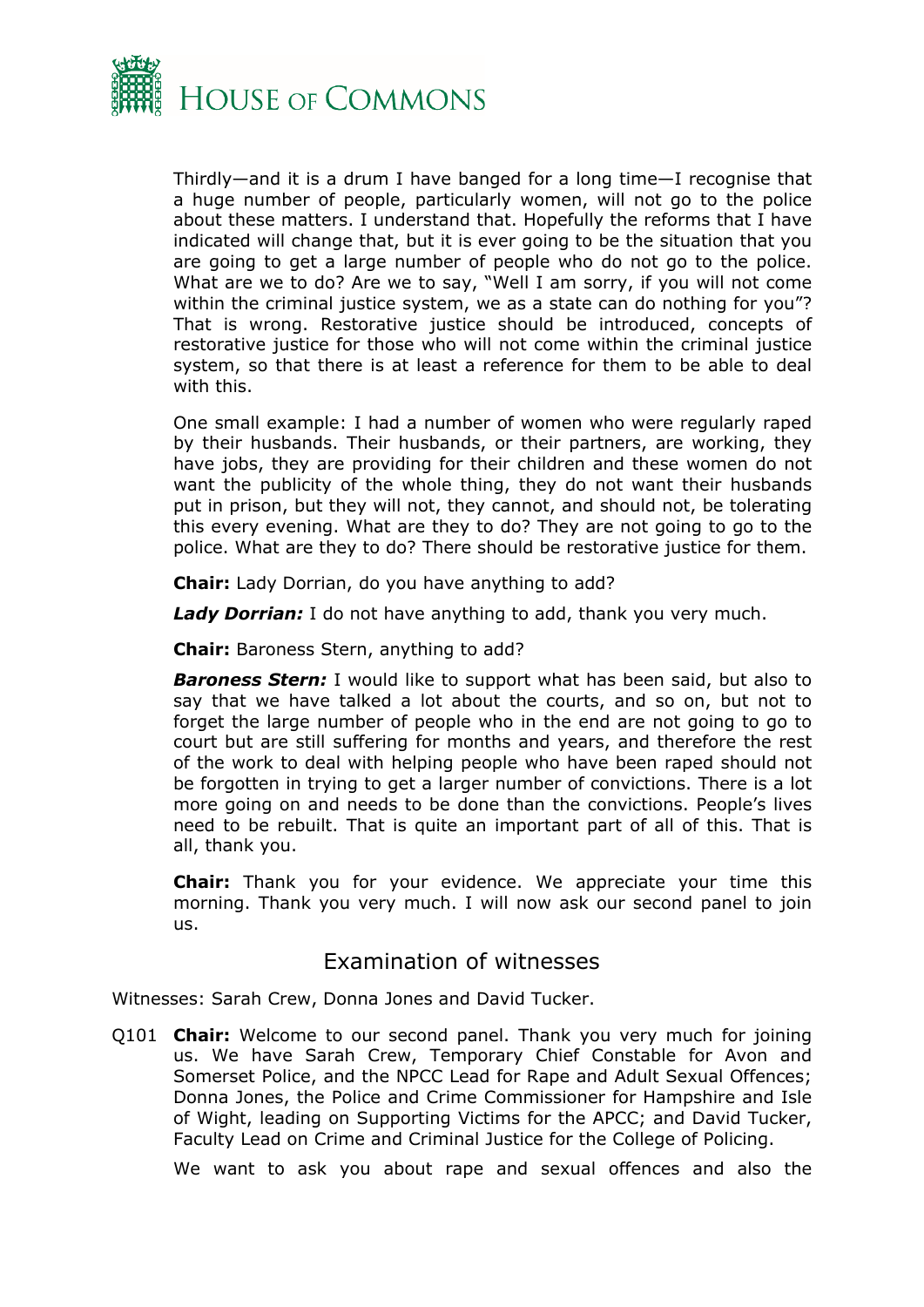

prosecution issues. Can I start by asking about spiking—I particularly want to raise this with Sarah Crew—both people having their drinks spiked, particularly young women, and also some of the recent reports about injection spiking. These are obviously vile crimes. Can you tell us your assessment of the scale of the problem?

**Sarah Crew:** I only became aware of injection spiking this morning. I know about the reports. From the reports that I have seen, I can see that a number of police forces are investigating them. They have not been raised with me. It is a fair assumption that there may be a sexual motive in those but there is no indication. What I have been able to do this morning is speak to the National Crime Agency, which does look at trends moving across the system so that we can pick up on it very quickly. After today, I will go into those forces. I have rape leads in each force to find out what is going on and offer any support that we can. It is difficult to make an assessment on that particular trend at the moment.

More generally on drink spiking, we know it is a problem. In the NPCC, we are finalising a Violence Against Women and Girls strategy to complement the Government's strategy. Supporting safety in public is a big strand of that and drink spiking is a big strand of that work as well, working with the night-time economy in a partnership way. Our focus, from an enforcement point of view, is to work with those partners, to focus on the perpetrator and to work out who the predators are who are using that MO to target and act on it very proactively.

Q102 **Chair:** Is that happening in practice; is there work being done in every force to identify perpetrators?

**Sarah Crew:** This is a movement. This is absolutely the direction of travel we are trying to take on broader adult sexual offences. The rape review recognised some work we have been doing in Avon and Somerset, called Project Bluestone. That has been adopted and rolled out, and it is in the process of being rolled out to four other pathfinder forces.

Q103 **Chair:** We want to come back to that because that is really important. More widely in terms of the drink spiking taking place, what will forces across the country be doing about spiking taking place in nightclubs?

*Sarah Crew:* They will be working with the night-time economy—the owners of those nightclubs—and they will be working with the security arrangements around those premises. Where there is a specific problem they will have a range of different tactics. Speaking of my own force, when those reports are coming in those security personnel will be contacting the police with a trigger plan of actions that we take to secure and preserve evidence. If we proactively think there are perpetrators—we have had this recently—using that MO we will be targeting them. That might be plainclothes police in those premises looking for those perpetrators and that behaviour to be able to apprehend them and to capture evidence. All of those things will be happening, and more,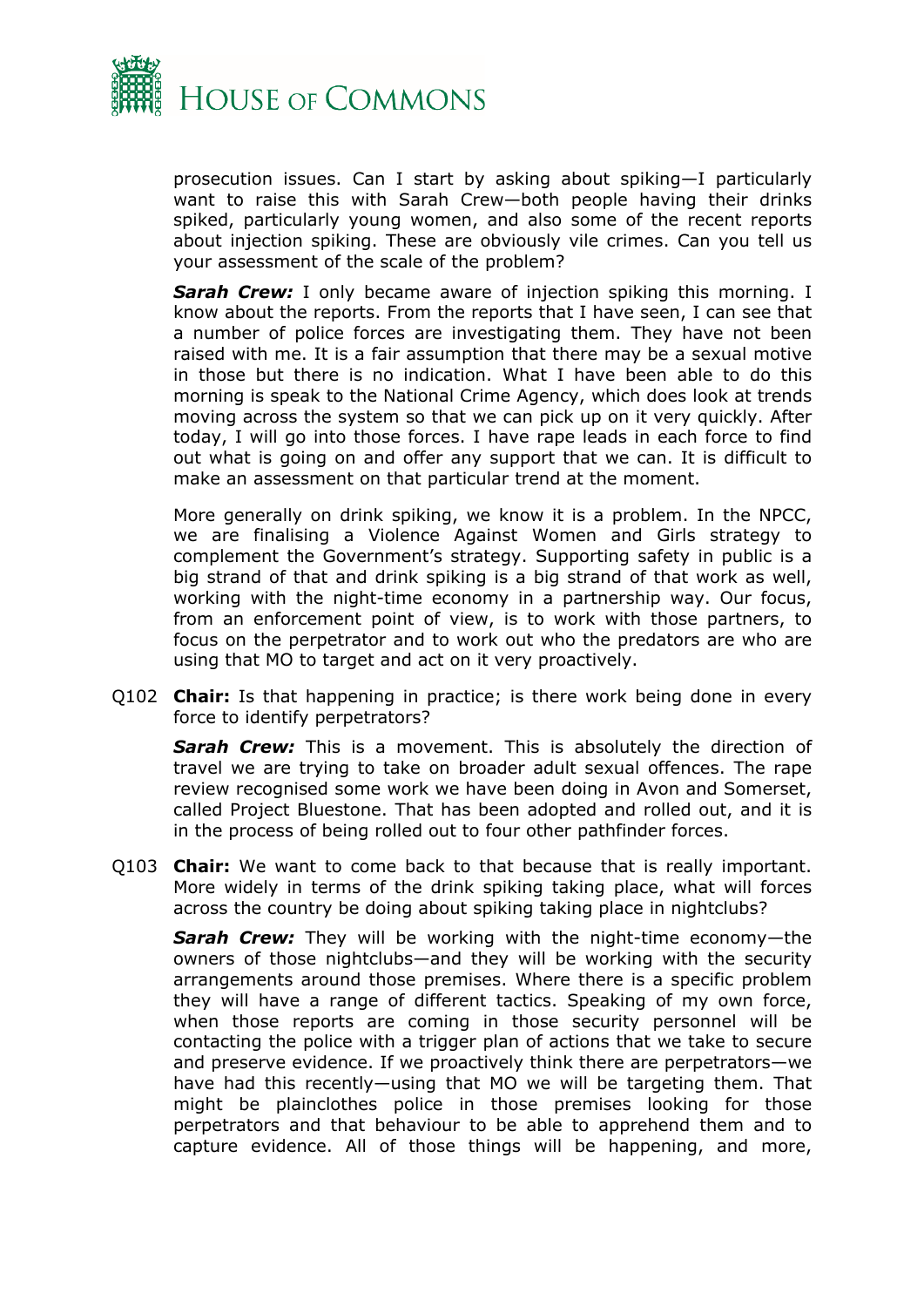

because of the focus we have on trying to improve people's feelings of safety in public.

**Chair:** For your force, for example, how many prosecutions would there have been for drink spiking?

*Sarah Crew:* I do not have those figures; I can come back to you. I can talk to you about a case within the last two weeks where two perpetrators have been charged.

**Chair:** Within your force?

*Sarah Crew:* Within my force.

Q104 **Chair:** In terms of getting the evidence, do you think all of the cases are being reported to you? Is there work with A&E? The reason I ask is, I was given a report from someone who was at an A&E last night as a result of a possible injection spiking and who also referred to there being three other people who were in the A&E at the same time for spiking more widely, who were unable to walk as a result of drink spiking. That seems to be a pretty significant problem at one A&E in the country on one night. Is there work with A&Es in terms of the scale of the problem?

*Sarah Crew:* I am not aware of work specifically with A&Es on the scale of the problem. There is more general work with A&Es to identify when the police should be contacted and that may form part of those arrangements on a local level, but I am not aware of that.

Q105 **Chair:** These are vile criminal acts. What people are doing is incredibly dangerous. This is poisoning someone, potentially sexually assaulting someone and potentially putting people's lives at risk with this. There is obviously huge concern from young people that this is not being taken seriously. They are talking about boycotting nightclubs and so on as a protest. Do you think police forces are taking this seriously enough?

**Sarah Crew:** Police forces are absolutely taking it seriously in terms of sexual violence, of which this is part; one example and one manifestation of. I have recently addressed the Chief Constables Council so every chief constable takes this violence against women in general as top priority. There is a gold group operating across policing at the NPCC. The only other gold group I am aware of is for the Covid response. That is an indication of how seriously these issues are being taken.

Drink spiking and injections now as a trend, speaking of my own force, is taken incredibly seriously for all the reasons you have said. There are health concerns. There is assault. What is the motivation of the perpetrators? What might those perpetrators also be doing? So, absolutely.

Q106 **Chair:** Given these are potentially very dangerous people who are doing this, is monitoring of the scale of the problem—either within forces or nationally—happening? Are there figures somewhere you could send us afterwards about the scale of the problem, the number of cases reported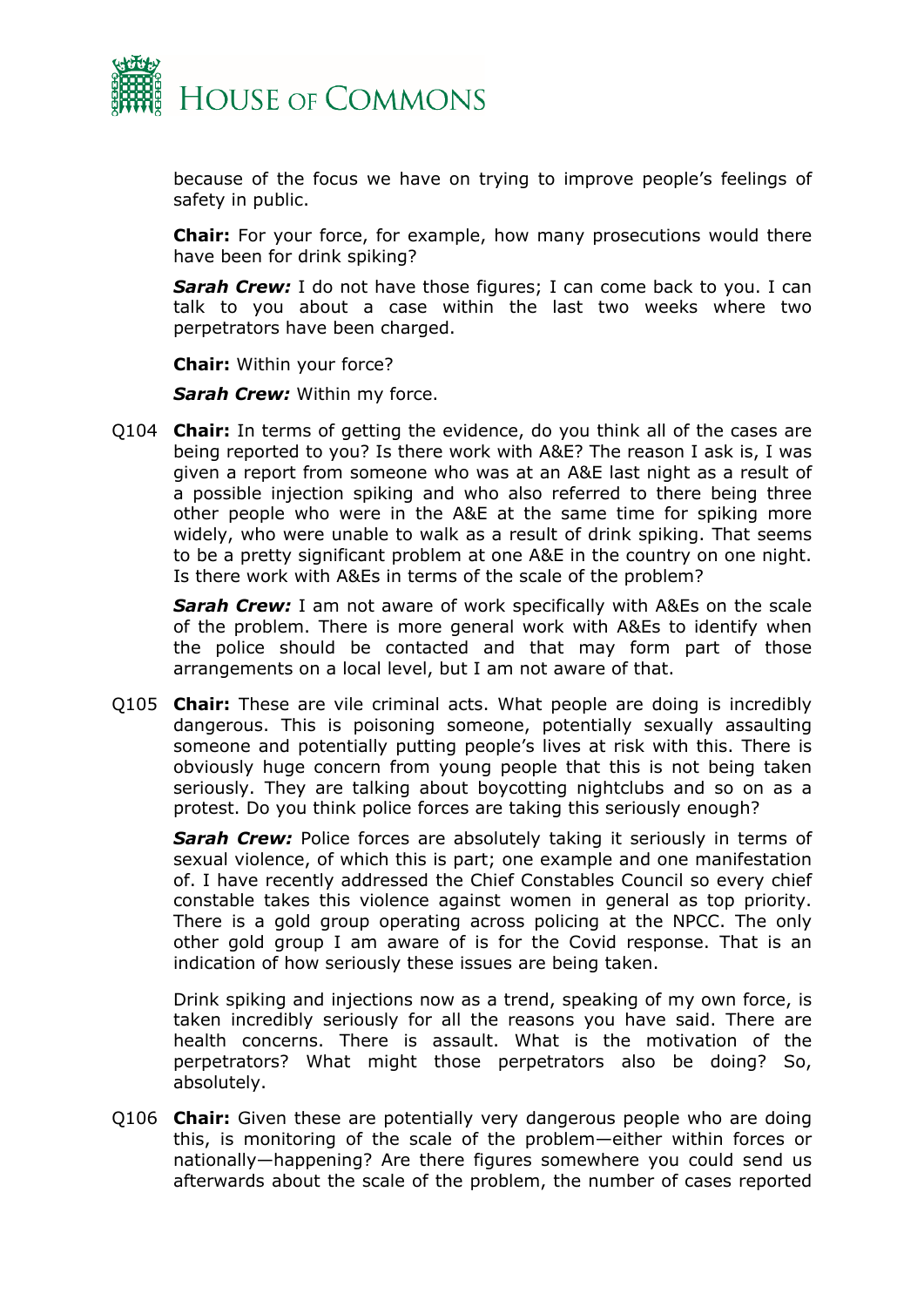

right across the country?

*Sarah Crew:* Each force will be able to provide figures. As I said, I have been speaking to the National Crime Agency, which monitors across. We will endeavour to write to you with those figures.

**Chair:** There is a process for drawing together what the scale of the problem is around spiking?

*Sarah Crew:* Absolutely. Forces have different crime-recording systems but from those crime-recording systems, different though they may be, they should be able to extract this information, the modus operandi, for instance, of this offence.

Q107 **Chair:** It has been reported that the Home Secretary has asked for a report from the police on this. If you were not aware of it until this morning—the report is in the media this morning and she has asked for a report on this—do you know who that request would have gone to if it has not gone to you?

*Sarah Crew:* It will have gone probably into the National Police Chiefs Council, which has a central office, and they will have identified who the right person for that to be. As I am the lead for adult sexual offences, and it is unclear to me from those reports whether there is a sexual offence connected, it may not have come to me.

Q108 **Chair:** Then, yes, we would like some further information on this quite urgently, given the concerns that are being raised. We would like to look at the specific issue around injection spiking and how far that is happening. Also, more widely, the reports and concerns about spiking and what action is taken within each force, and also particularly about numbers of prosecutions.

#### *Sarah Crew:* Yes.

**Chair:** Can I ask Donna Jones or David Tucker if you would like to add anything on this issue around spiking?

*Donna Jones:* Very briefly, if I may. I was sent a book called "Diary of a Date Rape". It is a true story. I have been in contact with the author. It occurred 15 to 20 years ago. I specifically asked why she did not feel she could report that to the police. She said she was in a bar in London and was dating this particular person, not for very long. When she went to the toilet another man said to her, "You should not be with him. He is not a good guy, he put something in your drink." She did not take a lot of notice, having a nice evening and felt perfectly fine, and then does not remember much after that. She woke up in a hotel room, with her underwear off, on her own the next morning feeling like she had been involved in sexual intercourse. Had that stranger not said that to her she said, "I may have just thought that I drunk so much that I just did not recall what had happened". The guilt and shame that she felt, that maybe she had not acted responsibly enough, but now she has researched it and looked into it she is pretty sure she was date-raped.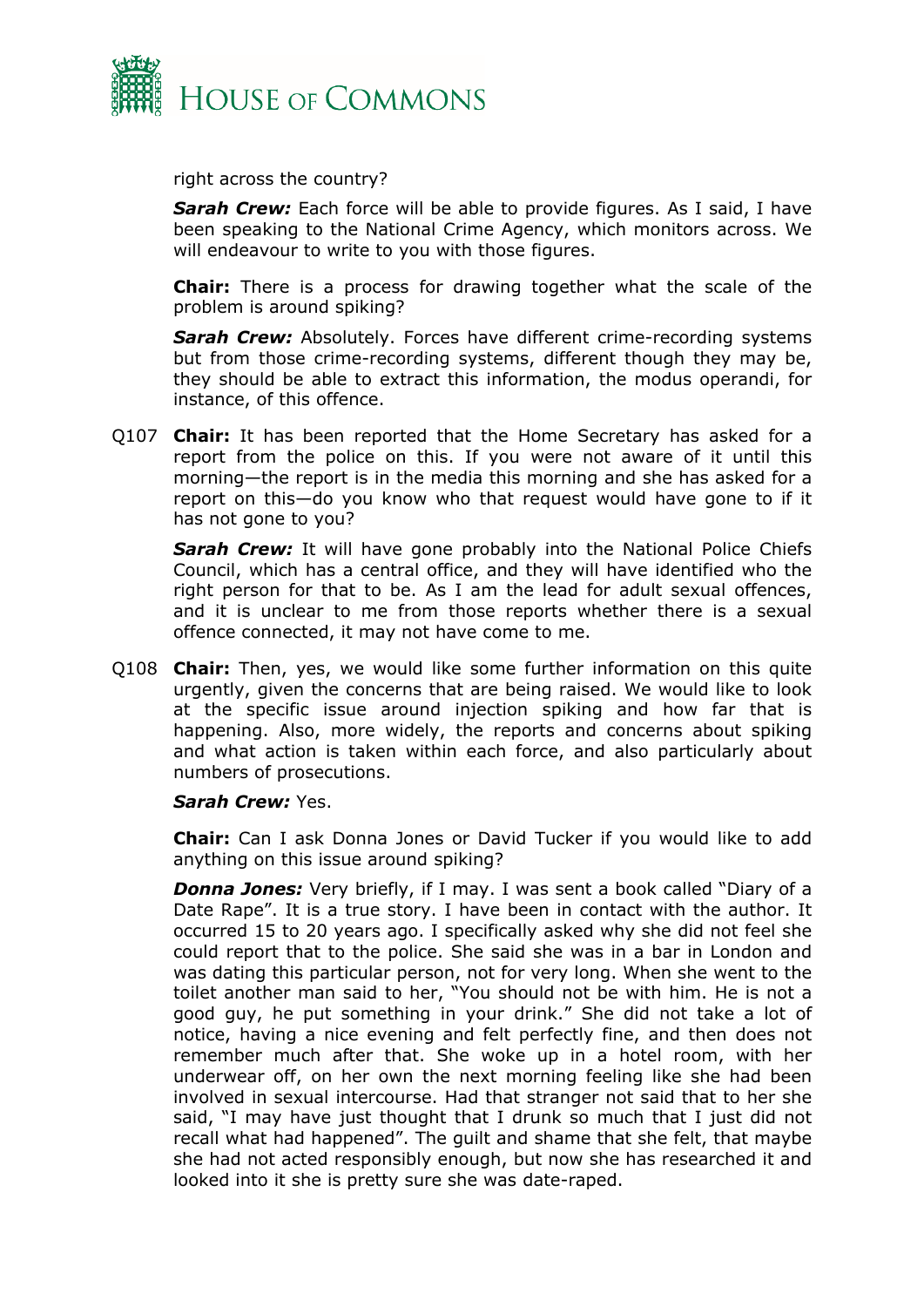

These things have been going on for a number of years. One of the barriers to victims coming forward and reporting is because there is this blackout sensation and they cannot piece together the whole story, whereas if you are raped by somebody you know or are raped by a stranger in a park you have your faculties about you and can recall what has happened. When you are drugged it is a very different scenario. That is probably all I can add on that, is the personal involvement I have had with a victim.

Q109 **Chair:** Do you know what is happening within Hampshire, have you had reports from your chief constable or from within your force about the scale of spiking taking place in nightclubs or in pubs within your area?

*Donna Jones:* I was elected in May. I am aware of two cases so far this year in Hampshire; there could well be many more that predate my term of office. I do think the scale of the problem is more significant than we realise because of the nature of the vulnerability of the victims it is done to; often it is people who are engaging in alcohol anyway so they are sketchy about what is happening. Yes, I am aware there have been a couple of incidents, I believe, in the Hampshire constabulary. Not that it has been raised with me as a specific bigger issue but, it is like anything, if there were national campaigns around awareness you would get a huge spike—excuse the word—in reporting; an increase.

*David Tucker:* To pick up on what the chief constable said. The injection spiking is something new and I was not aware of it until very recently. We have been asked by the Home Office to produce a document setting out what offences can be used to look at misogyny more generally. We already have spiking of drinks in there and we will obviously need to review now whether we need to include this new type of offending. The legislation is there and can be used. It is going to require us to work with operational policing to get the lessons out and make sure we pass that out more generally across policing so there is greater awareness and to see what we can do around improving practice. We run knowledgesharing events quite regularly and this could be a focus for one of those.

Q110 **Chair:** If spiking was identified and you had a case taken to court, what would be the normal offence that it would be charged under?

**Sarah Crew:** It could be an assault but there are offences around administering substances with a particular intention, of which a sexual motive could be one of those.

**Chair:** Is the law strong enough on this? It feels like this is a vile crime.

**David Tucker:** The sentence for that is very high; I think it is 14 years or life. It is a very significant sentence. The law is there and it is a question of using the existing law and making sure that police forces know that this is happening and are taking all the steps they can, working with partners to make sure that as things come to light we develop the best tactics, make those available to all forces and take very robust action against people who are identified for any offences.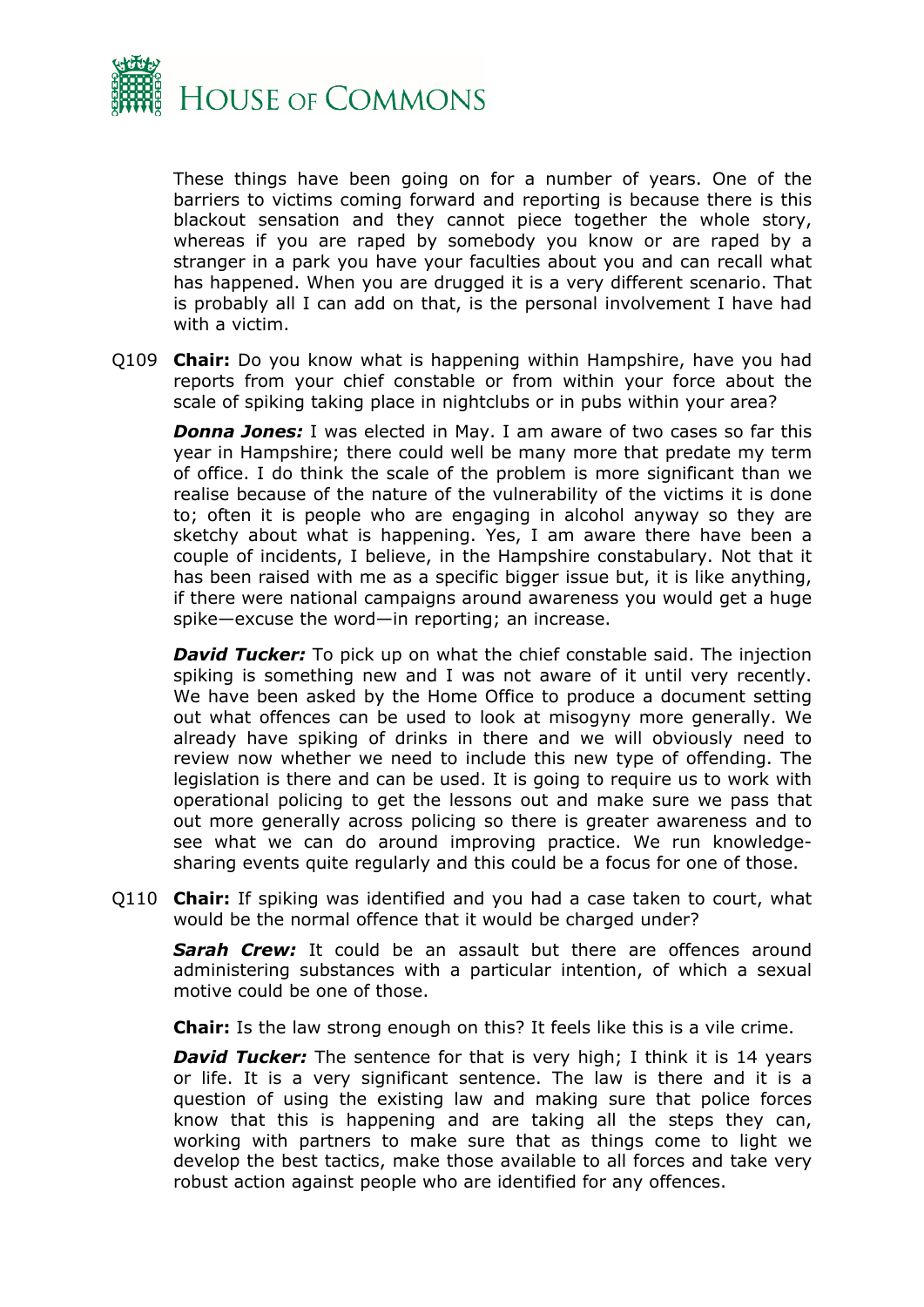

*Sarah Crew:* Clearly they may be accompanied by a sexual offence as well, where the sentencing is significant. If that is the primary motive, rape is often thought of as an offence that focuses on consent and that is where some of the difficulty for the criminal justice system comes. The mindset shift that we need to take, and we are trying to take, is to say, "Let's not focus on consent, let's focus on the mindset of a perpetrator who has identified a vulnerability in someone, or created a vulnerability in this case, and use that as very positive evidence to portray how they have behaved". In those cases it could be used to support a strong case of a serious sexual offence.

**Chair:** The concern from young people, particularly from young women, that I have had raised with me is, first, there is not a proper assessment being done by the police about what the scale is of this. There may be a reactive approach taken when individual cases do get reported but—as you have said, Donna—a lot of cases do not get reported. There is not a proactive assessment happening about what the scale is of the problem. Secondly, it is still seen as the victim's responsibility to protect themselves. There is talk about what kind of lids you should have on your drinks and so on, making it the problem for the victim rather than figuring there are some very dangerous perpetrators—we do not know how many—who are poisoning people and who are trying to spike people's drinks.

What would be very helpful is if you were able to write to us further about this and provide us with some more information about your assessment of the scale of the problem or the assessment being done, and also what action is being taken by police forces to measure this further.

We need to move on, obviously, to wider issues.

Q111 **Dame Diana Johnson:** I would like to ask about inconsistency between different police forces. I am wanting to reference the recent joint inspections that highlighted, for example, in the forces inspected the average time to a police decision around violence against women and girls to take no further action ranged from 28 days to 114 days. Why is there that range of inconsistency within the police forces? I do not know who would like to start.

*Sarah Crew:* I work through a network of RASSO leads in forces, so I have good communication with them. Each police force will have different conditions, different problem profiles and they will have different set-ups into how they resource. In the previous session you talked about specialist teams; some forces do, some forces do not.

I was one of those chief inspectors Baroness Stern interviewed some time ago. What has changed in that time has been the growth in the number of cases, which is a function of both confidence and crime recording. At the same time, there were fewer investigators, and a lot of experience among investigators and also the supervisors who make some of the assessments and set direction on some of these cases, and the scale and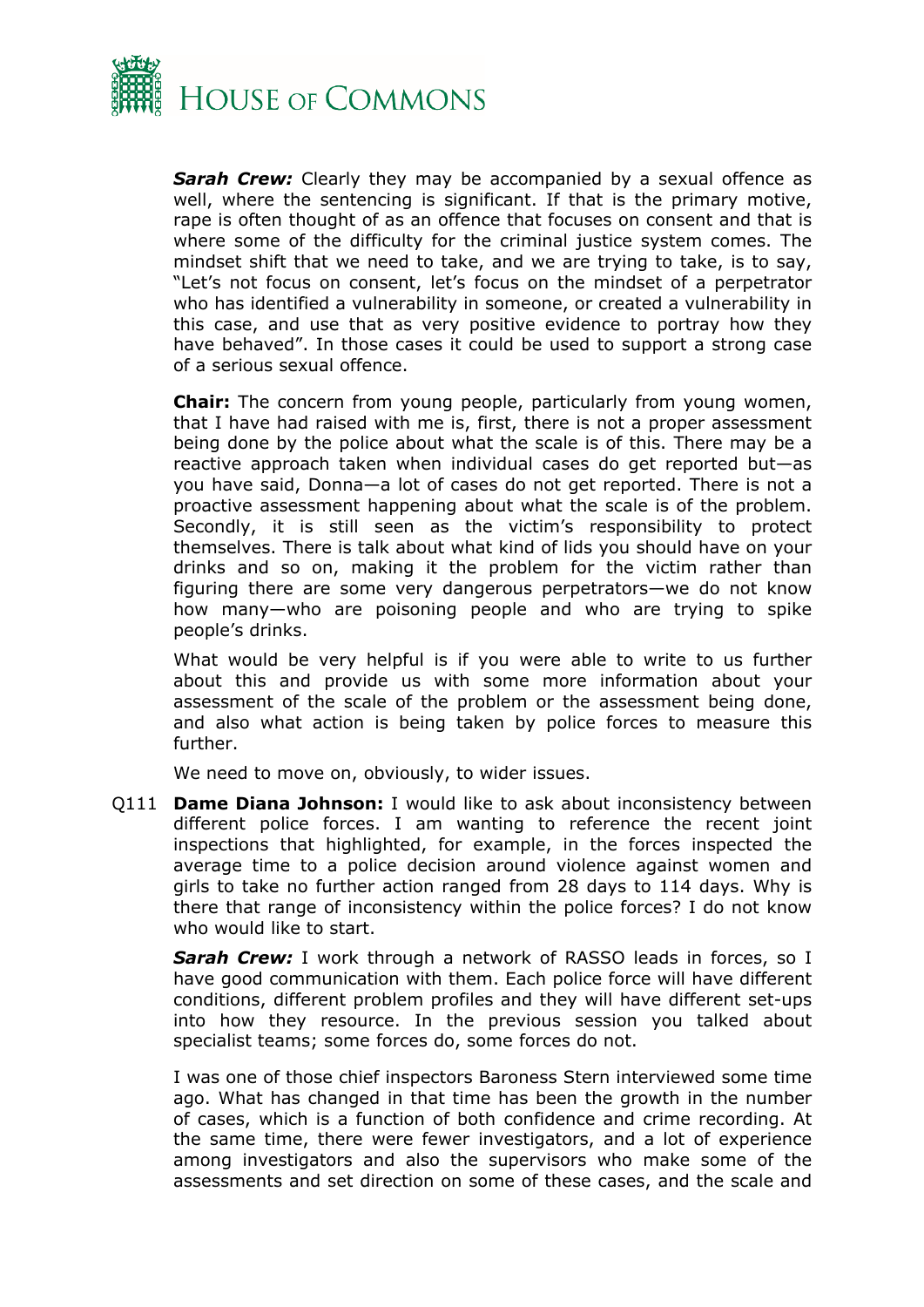

extent of that in different police forces has happened differently. That drives inconsistency. One of the rationales between choosing different pathfinder forces for a new approach is to choose forces where the conditions are very different—urban, rural, specialist team, non-specialist team—to try to understand why these inconsistencies are happening and drive them out.

Q112 **Dame Diana Johnson:** Are you able to say whether the forces that have crossovers in place—from 28 days to 114 days—are at the lower end in terms of making decisions; is it clear there is a pattern there?

*Sarah Crew:* No. The inspection—and I was part of the expert reference group on that inspection—would say where there is a specialist team, and it is properly resourced, there tends to be better performance, more timely performance, fewer victims who leave the process, and higher rates both of referral of cases to the Crown Prosecution Service and charges as a result of that referral. There are different conditions in each force area. It is also a function of the relationship between the police and the CPS. It is not that we will do a piece of work, we hand it to the CPS, and it is excellent working; this is working together almost from the beginning of the case. That is inconsistent in different police forces and different Crown Prosecution Service areas.

Q113 **Dame Diana Johnson:** It is not very helpful, is it, if you are coming forward with a complaint and you are seeing that range of approach from different police forces? You also said it is about whether these units were properly financed, resourced. You are saying in some police forces there is not proper resourcing of the work that is going on around ending violence against women and girls and sexual offences.

*Sarah Crew:* There is an absolute will to do that. In police forces—and this is a national problem—we are finding it very difficult to attract people who want to be investigators. There is growth going into policing and we are very grateful for that, but to rebuild specialism and to attract people into this work is very challenging. It is, again, one of the aspects of the work we are trying to do through Operation Soteria. It is to give some value and support to the people who do this work, to make it attractive but also rebuild that experience, confidence and specialism in this area to work alongside specialist prosecutors who—while they focus on RASSO my colleagues in the CPS will say there is a lot of inexperience there too. We are under a real time urgency to attract people into this area, to develop their specialism, to look after them and keep them there as well.

Q114 **Dame Diana Johnson:** The inspection was also recommending that there should be an "immediate upwards shift in the prioritisation" of violence against women and girls offences in policing, including by adding the policing of VAWG to the Strategic Policing Requirement, as has been done with counter-terrorism and serious organised crime. Is that the way to go; is that what should happen?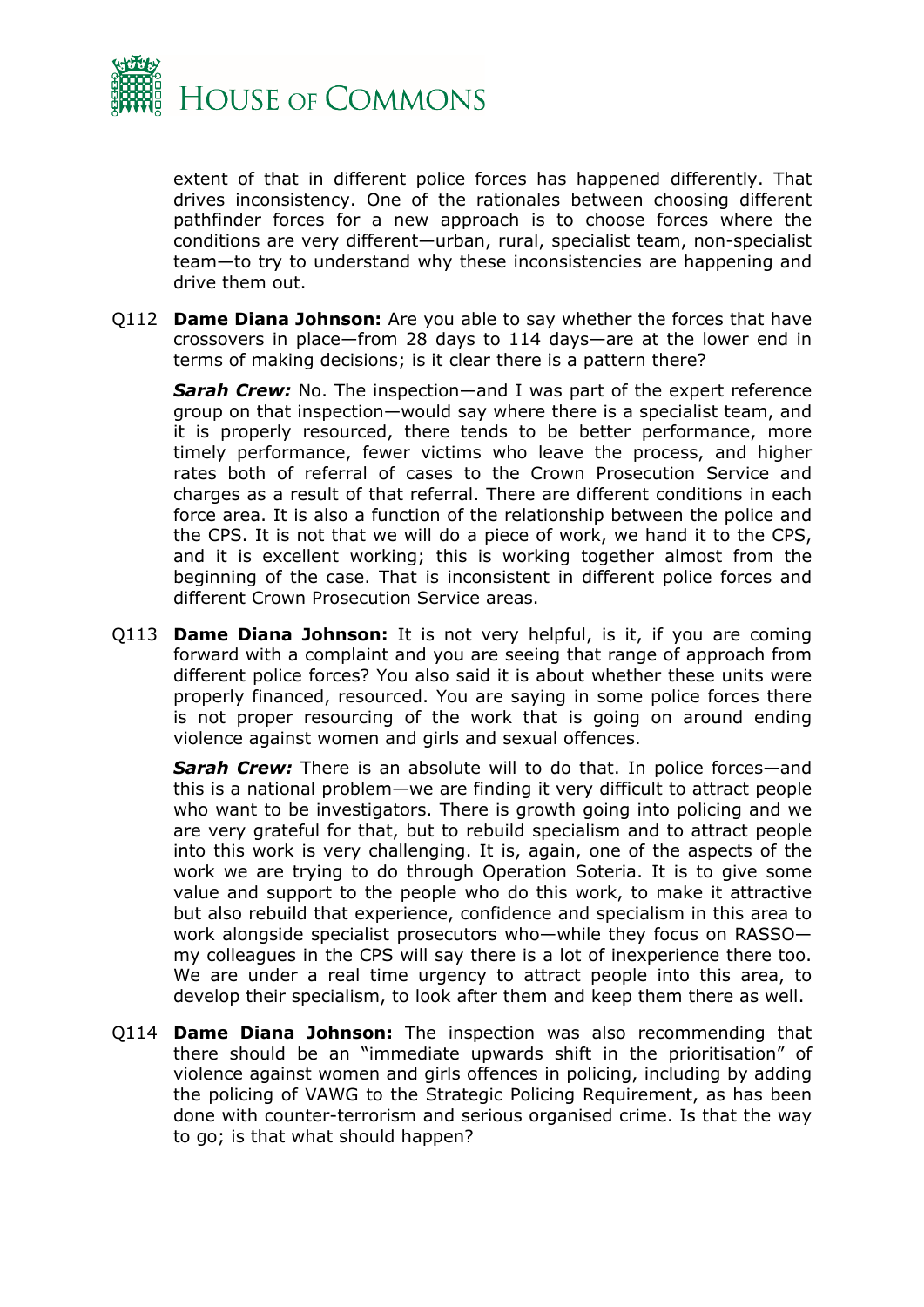

*Sarah Crew:* Personally, that would be helpful because it would be very clear, notwithstanding, as I have said before, that this is top priority for policing and that is why a gold group has been put in place.

I feel, as the lead for adult sexual offences, where most of this debate is around, there is huge support from policing to do differently. There are, I think, 17 police force areas that do not have those teams. Avon and Somerset, my own force, was one of them until very recently. Speaking to the chief constables, they absolutely want to rebuild that specialism. It is not a deliberate choice not to have it. It is, "We want to rebuild it. How do we rebuild it? Can you share your learning and the information with us so we can rebuild that specialism?" That is the level of desire to do this properly that is being felt in policing.

Q115 **Dame Diana Johnson:** When do you think all police forces will have this specialism again?

**Sarah Crew:** The aim with Operation Soteria is to treat the five forces as pathfinders but to share learning as we go. Even as we speak here today, a conference for all our practitioners and leads, jointly with the College of Policing, is taking place in Birmingham to start to share the emerging learning. The first national learning event for all police forces is on 17 November. By the time Operation Soteria comes to its conclusion in 24 months my ambition is that the whole of policing in England and Wales is upskilled in the best way of doing things, not just informed by what policing thinks is the right thing to do but by the wisdom of the academics who have delved deeply into this, including into the reports we heard about in the first hearing.

Q116 **Dame Diana Johnson:** Two years: I wondered whether any of the other panel members might want to comment on this.

*Donna Jones:* I would not mind, if you do not mind, briefly. The points you have made about the joint inspection and the RASSO teams you put to the previous panel are absolutely key. I sit on the Operation Soteria board with the Policing Minister. It is gaining traction and it is getting to where it needs to get to now. But it is very sad that from *The Guardian* FOI—we have had reference from Chief Constable Crew about 17 of the 43 forces—there were five that did not respond. Even if you took them all at their highest and said there are 22 forces potentially that have dedicated RASSO teams, it is really not adequate when you look at the significance of the drop in rape charges over the last four to five years.

Moving on from where we are, in my force—the Hampshire constabulary—we have three dedicated RASSO teams; one in the north of Hampshire and two in the south covering the two big cities of Portsmouth and Southampton that also scoop up anything on the Isle of Wight as well. You asked a question around the challenges of why some cases are taken to charge within 28 days and some take a hundred-and-something days. There is now an ability within some Crown prosecutors in their areas to get early charging advice. Where you do not have that, of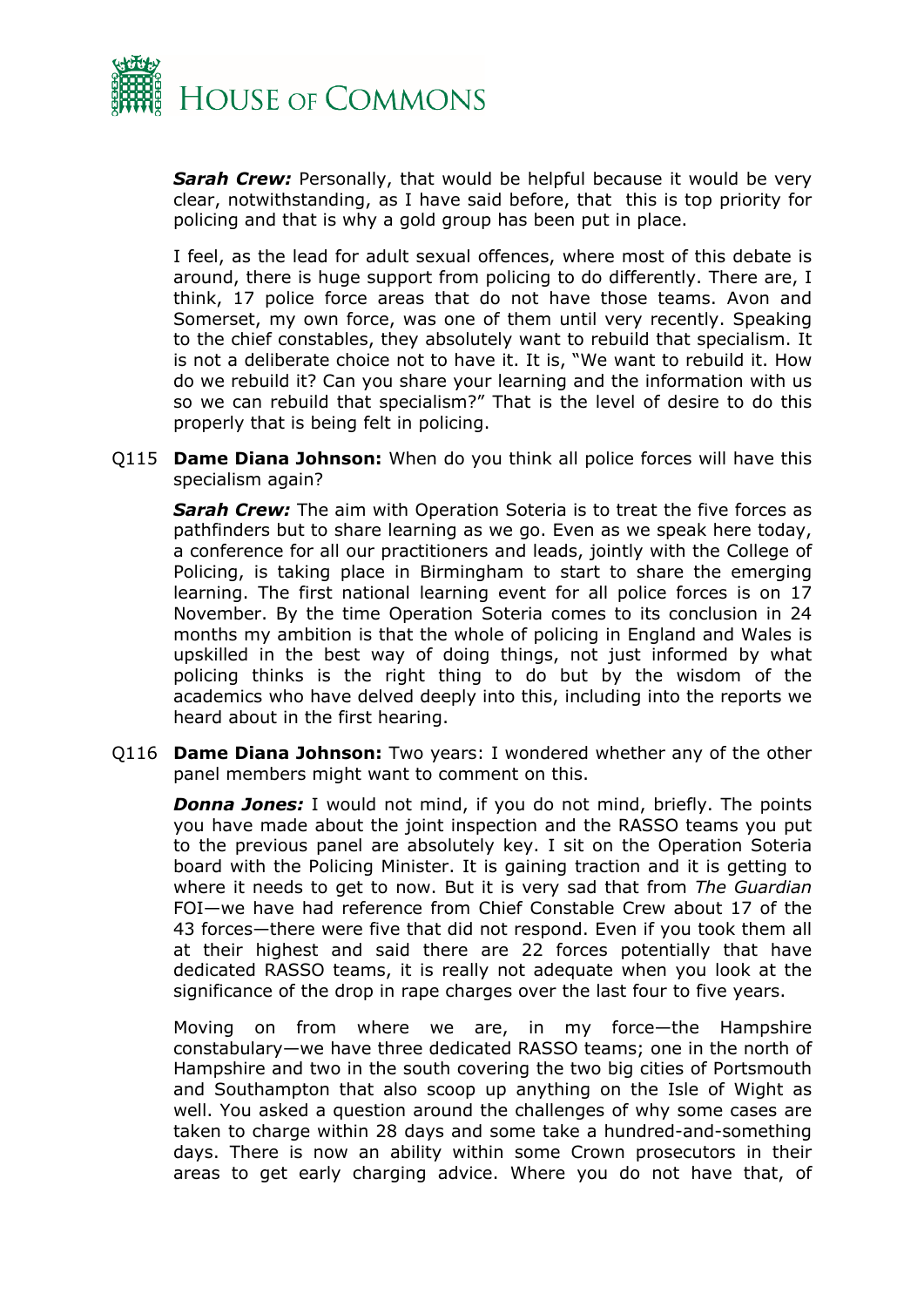

course, you are then going to get bigger delays with the amount of time; the police are under so much pressure to investigate these rape cases without even being able to have meaningful conversations with the Crown Prosecution Service. Where they are being NFA'd quite quickly it is probably in a force where they have, in their Crown prosecution area, the opportunity to get early charging advice. The Crown Prosecution Service may say, "We are NFA'ing that, it does not have legs".

I want to give you some figures, if I can. From my perspective, the reason we have had such a significant drop is because it has almost been a perfect storm over the last five or six years. We have had crime data integrity—as we all know—that has come in; quite rightly. I understand the Home Office and the Government want to know what offences are going on out there, but you therefore had a huge increase in workload for the recording of historical rape and sexual offences, and many of those cases the victim does not want to take it any further or evidentially it is very difficult to do so. That is one thing.

Then you had the R *v*. Allan case around disclosure issues, which then led to the director general's direction, DG6, around enhanced disclosure. So you have more cases being reported that would not necessarily have been reported previously, right or wrong. I spoke to one DC in Hampshire who was going to spend eight days redacting a triple-hand; a rape and serious sexual offences case. Eight days sat purely doing nothing else other than redaction. The redaction needs to be done—I appreciate that but the impact and the timing of that coming in, coupled with CDI in 2014 and the shortage, as we have heard, of investigators across the country is significant.

From my perspective, on solutions, as Mr Loughton mentioned earlier, we should be thinking about how these things can be improved. There needs to be a different approach. The police are judged on their rape prosecutions. The CPS is judged on its rape convictions. There you have the problem. The Crown Prosecution Services across the country do not necessarily want to take cases unless they are "belt and braces". My force is one of the top nationally for CDI compliance and one of the top forces nationally for file quality to the Crown Prosecution Service around the DG6. You would think, "Fantastic, we should be getting loads of charges going forward". No, we are the fourth lowest nationally for charges, but our conviction rates, if they are lucky enough to get to court, are very high. In fact, in July this year we had 100% rape-case conviction success. That is all very well and good, but I think the measures the CPS is being judged on nationally versus the police are at sixes and sevens with each other, and it is creating an issue.

The things that are coming out of the joint inspections are great. The joint action plans are okay but they are not going far enough. Essentially, the Government probably need to give some direction through the Ministry of Justice and through the Home Office on would it be better to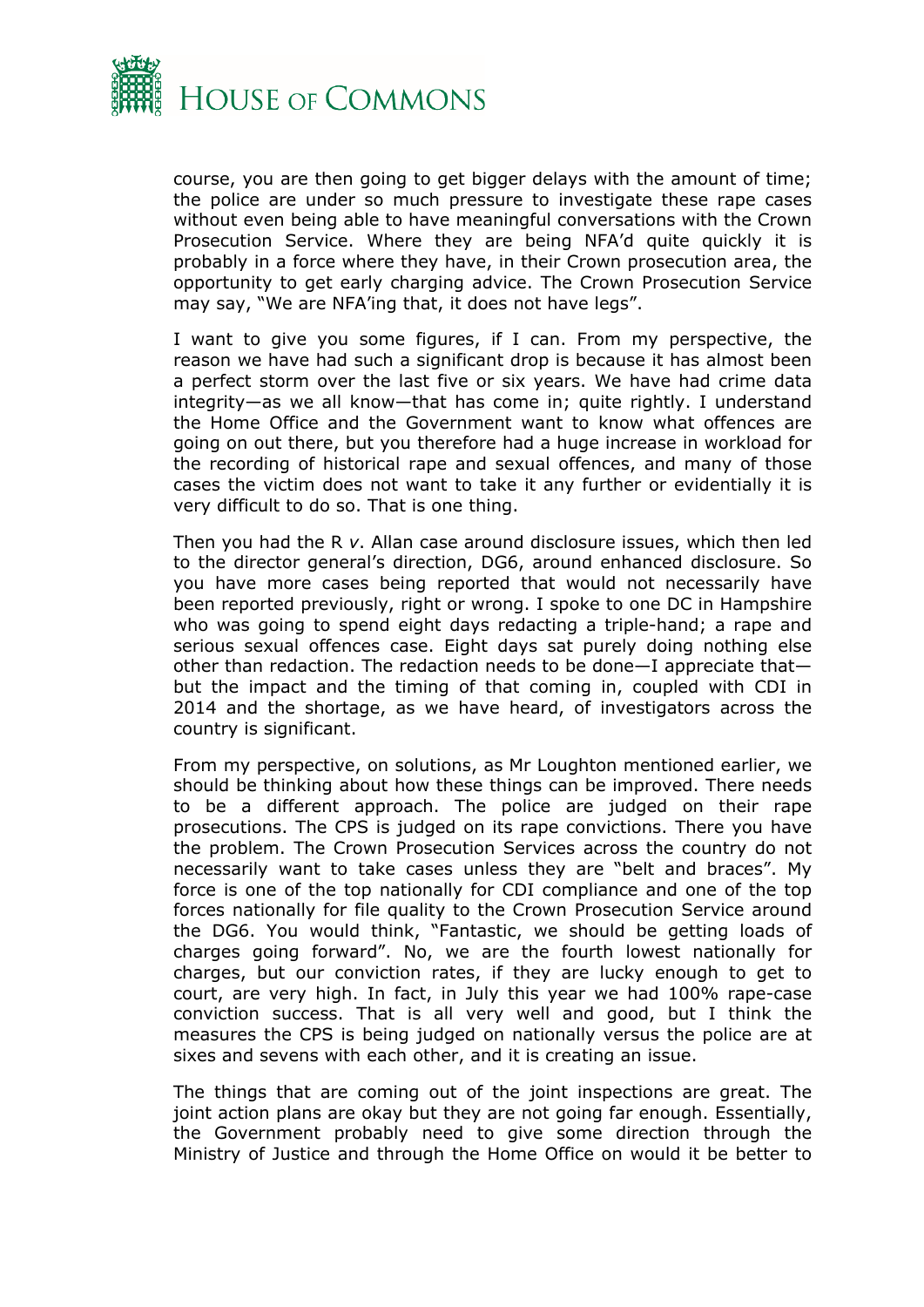

have a lower conviction rate but get more cases to court so victims have the ability to face their offender, if that is what they want to do.

A couple of quick statistics—if you do not mind because I appreciate time is getting on and you probably want to move on—in 2013 in my force there were 585 cases of rape, which led to 125 formal actions being taken. That was 21.5%; pretty good. We would like it to be better but that is not too bad. The following year, after CDI had come in, it doubled; 1,198 offences recorded and then the formal action taken dropped to 116 cases, which represented 9.7%. Take away the total number of rapes and take away the percentages, the number of actual cases that went forward to a formal charge was 125 versus 116. We are in the same ballpark for an area where the demographics have not changed that dramatically. Then we jump forward to 2016, up to 1,738 cases but we drop down to only 83 formal actions being taken, which is 4.8%. We jump right forward to 2018, 2,165 cases recorded because of CDI and only 58 cases taken forward for formal action, which represented 2.7%.

A solution is for a direction to be given by the Government to the Crown Prosecution Service around the outcomes and the expectation of outcomes through cases that go to court. Secondly, if you speak to any investigation teams in the country, if you have a Crown prosecutor in every custody suite in the country—I am not just talking about for RASSO but for everything—you will see a significant improvement I believe, from what I have been told, in the quality of charges and outcomes through court.

Q117 **Laura Farris:** Thank you very much, that was very powerful evidence. I had some prewritten questions but I am going to ask some follow-ups instead on that one.

One of the things you described about the CPS approach sounds quite dangerous because the 100% conviction rate on the cases they actually prosecute suggests they are prejudging whether a case meets the beyond reasonable doubt threshold without giving that opportunity to a jury. Would that be a fair statement?

*Donna Jones:* I think they are so worried about failing and being judged as failing that, yes, there must be an element to the point you have made. The tricky situation comes when it is one person's word against another. You heard from the previous—

Q118 **Laura Farris:** Is it not right to say—if you do not know the answer, do not worry because I am not sure I know the answer either—historically, rape conviction rates, once you got the cases into court, had about a 50% conviction rate because of one word against another?

#### *Donna Jones:* Yes.

**Laura Farris:** You are now describing a completely different picture, where you are doing a lot of work getting it to the CPS and then you are being rebuffed.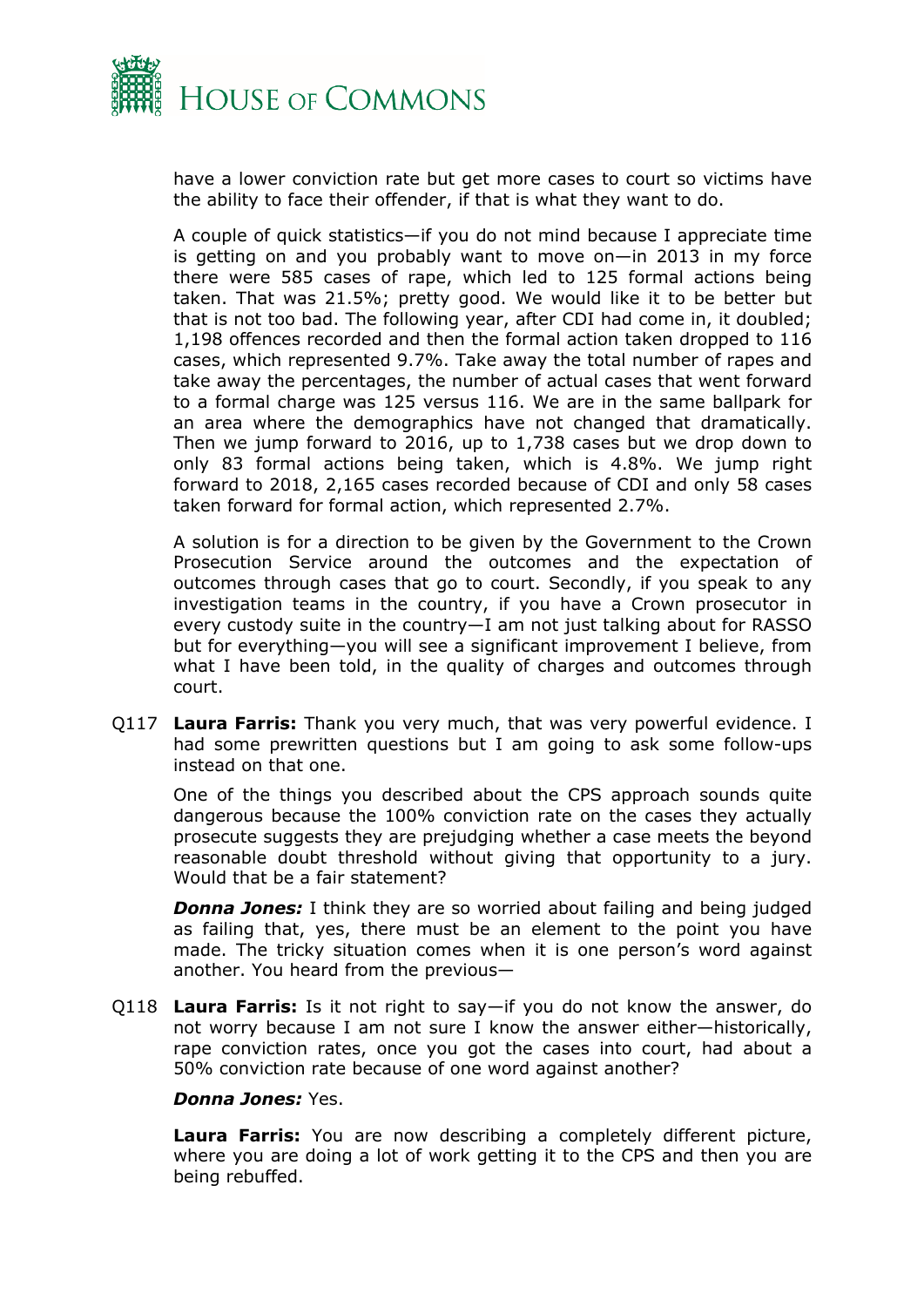

*Donna Jones:* Yes. Obviously the Crown Prosecution Service needs to give you evidence themselves on its position. But certainly from somebody who is sitting here as a voice for victims nationally and as a commissioner who is very concerned about the situation in my own force, and across all the countries, and having spoken to a number of commissioners—we were all together at our AGM last week of all parts of the country—this is a consistent problem.

Q119 **Laura Farris:** That was a shared view that was expressed by PCCs across the country?

*Donna Jones:* We had a specific meeting about the impact of DG6 because of how concerned we all are.

Q120 **Laura Farris:** Can I ask you one other question relevant to this? You talked about the Liam Allan case. We have heard and read a lot about how the pendulum swung quite radically in the other direction. You are all nodding. Can I open it up and invite any of you to describe what you think happened then? It is allied with the moment when rape prosecution rates fell off a cliff. I would like to hear from you what you think went on and what the reaction was.

**David Tucker:** There was obviously a very significant concern in policing that disclosure was not happening properly. I was part of the National Disclosure Improvement Plan Board that took that forward. That was a collaboration between the NPCC, CPS and the College. We have an action plan to try to make sure that is right. Whenever you are talking about any criminal justice process we are obviously looking for balance, we do not want to overburden the system in either direction. What we were trying to do is get disclosure practice done better.

On the other side of that argument, you then get the issues around the unfair and over-zealous extraction of data from victims' phones. The College of Policing has issued guidance very recently on the rules you have to apply when you are taking information from victims' phones. You have to have a reasonable line of inquiry. You can only use the reasonable lines of inquiry; you have to be very clear about that. That is all set out in guidance now and, obviously, there is legislation coming in that is going to address that. There will be a code of practice, which will broadly build on the guidance the College has already issued on this.

What we are trying to do is make sure we get the disclosure piece right, we look after the needs of victims and that the criminal justice system is fit for purpose. It is very difficult for operational people when the focus on them is really strong in one direction. Part of the College role is to try to help maintain that objectivity and we work with our colleagues to do that.

Q121 **Laura Farris:** Is it a true statement then that following the Liam Allan case there was a significant overcompensation by police across the country to check victims' phone records, the chat and that sort of thing?

*Donna Jones:* Following direction.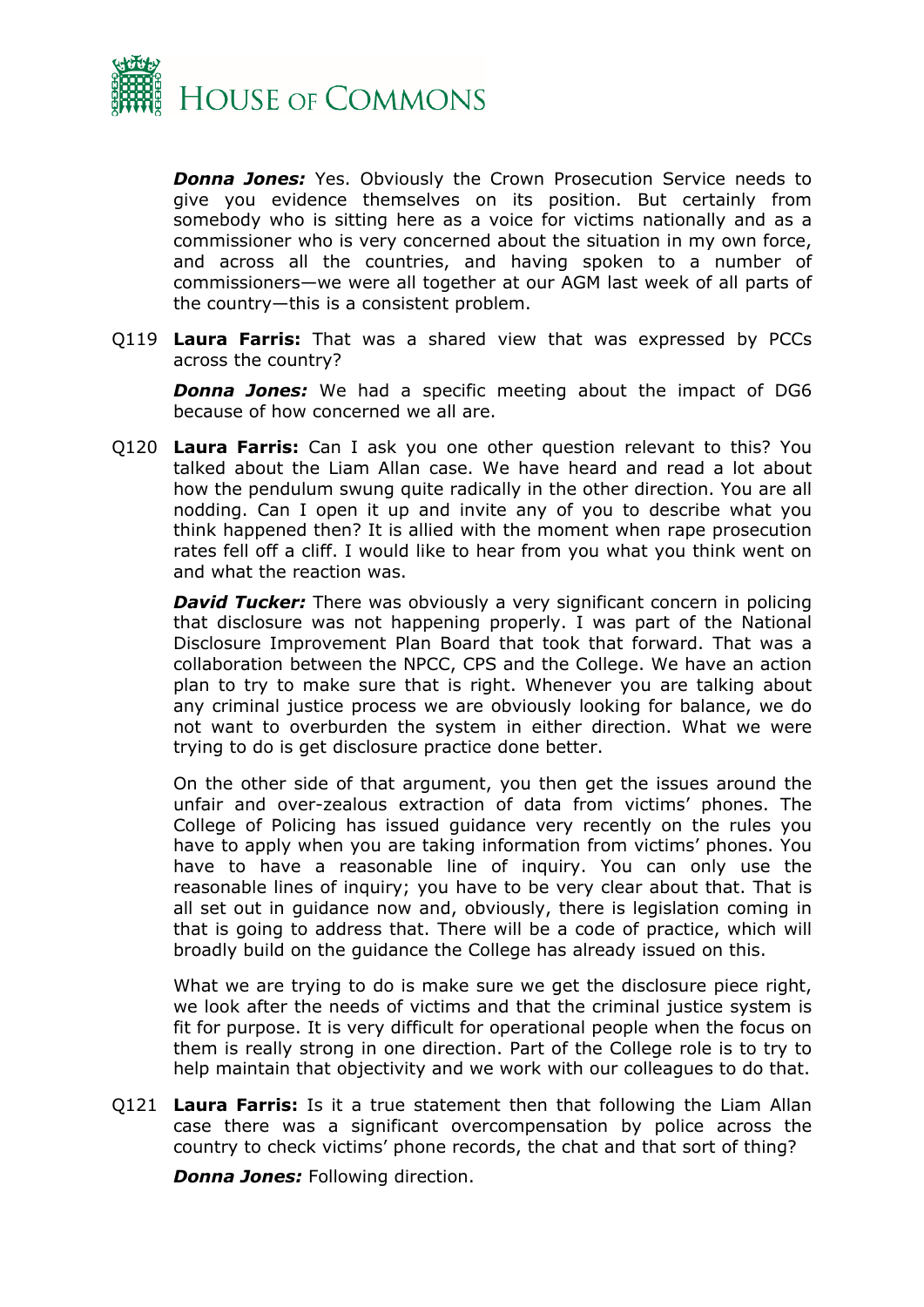

**Sarah Crew:** Both by the police and the Crown Prosecution Service I think the intent was, "We do not want to lose any other cases". In a riskaverse way, we gathered far too much material, not just from phones and digital but from third-party material as well, medical records and so on.

Q122 **Laura Farris:** That is a noticeable theme, when people do not have counselling or they do not have therapy because they are told they are going to have to reveal all of that in court.

*Sarah Crew:* Also previous medical history and so on. The intent was entirely from, "We do not want any other cases failing". But it becomes process driven and codified after a while, "This is what we do to investigate a case". David is absolutely right, the pendulum has needed to swing back to only when necessary, only when following a reasonable line of inquiry and in a proportionate and least intrusive way.

That had other impacts as well. It takes a long time to gather that material. It takes a long time to assess it. It can feel incredibly intrusive for victims. That length of time, plus intrusion, is likely to be—and it is picked up in numerous reports—another factor why victims do not feel they can continue with a prosecution.

- Q123 **Laura Farris:** The major factor, is it not, in victim withdrawal? Thank you very much.
- Q124 **Tim Loughton:** I think all of you sat in on the previous witnesses. Can I ask—and perhaps start with you, Commissioner—was there anything you disagreed with that they said? I made the point it was a bit exasperating there was no magic bullet but then they came up with a few not quite bullets but certainly some good additions to the armoury. What struck you, Commissioner, about some of the things they highlighted that you think practically could make a difference and you could be taking forward in Hampshire, for example?

**Donna Jones:** Something I agree with, having spent 16 years as a member of the judiciary—and resigned when I was elected to this post in May this year—is the quality of evidence via screens. It is good and bad. I was a magistrate, not a judge, and one of the last trials—in April—sitting in a magistrates court, dealing with the higher end of a domestic violence case, the victim came into court, the accused had left the room, special measures were in place with screens put around the dock. In she comes, supported by Victim Care and then gave her evidence, which was not of great quality because she was so emotional, in tears, and almost had a panic attack because she knew that her accused was in the room behind the bit of curtain. For example, when he coughed I saw her break down again because she heard his voice inadvertently through the cough.

When she had finished giving her evidence he left the room, she then left through the back door of the court and he came back in. I was chairing and wanted to continue. From what I heard, she collapsed physically on the floor outside the door. We had to adjourn momentarily while she was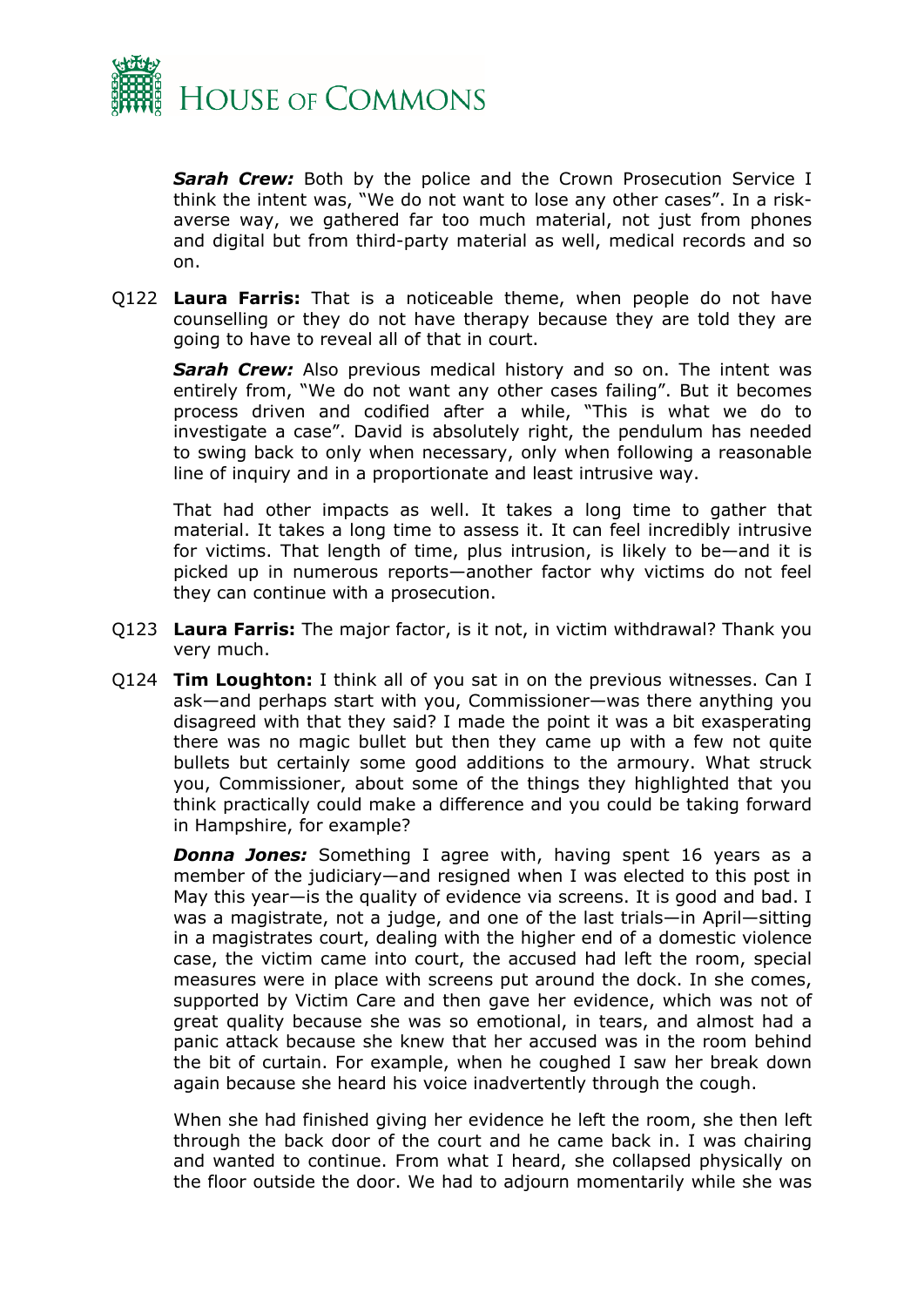

able to compose herself. That is not in a case of rape, she had had ongoing domestic abuse for a number of years. The quality of the evidence you sometimes get if the victim is in the room is not as great as if they were perhaps giving evidence from a remote evidence centre.

Coming out of the rape review—I think it was question someone asked of the previous panel—remote evidence centres, particularly when you look at the quality of the screens in this room and the quality of the cameras, as a member of the jury or a judge you could get very good-quality evidence if you had technology like this. However, HMCTS, as an organisation—again, it is not here to defend itself but as somebody who worked with HMCTS for 16 years—there are clunky old computers that junk up the benches and you are trying to look around, someone is trying to get a photograph of a knife that has been seized from somebody as evidence and it will not come onto the screen or it is really small; it is just not good enough. If we move to remote evidence centres for evidence-in-chief and cross-examination of rape victims, which I strongly support, there needs to be some investment in HMCTS.

At the moment, in my area—I chair my criminal justice board—I have said to the director of Wessex CPS, which covers Dorset, Wiltshire and Hampshire, "When are we going to be having remote evidence centres and using the evidence-in-chief?", and I was told two years. It is just not good enough.

Q125 **Tim Loughton:** Can I bring you earlier in the process? You used the phrase "if you are lucky enough to get to court".

#### *Donna Jones:* Yes.

**Tim Loughton:** Clearly we have identified problems with the process when in court, which dilutes the quality of the evidence, as you have just shown. But getting them into court and this whole business—as Sir John earlier mentioned—about a 40% drop-out once people are brave enough to come forward, particularly withdrawing from the investigation at the pre-charge phase, that is where obviously the function of the police is absolutely key. To be holding the hand—physically and metaphorically—of the survivor to make sure that survivor/victim will proceed on that journey and be able to provide the very best evidence that gives the very best prospect of a conviction happening. Where is that going wrong at the moment? Other than the resources or specialist units and things like that—we entirely buy that and we have heard from the chief constable on measures that may be coming in at some stage—where can the police do better and where are you trying to encourage your force to do better to keep the victim on that journey, and the police are on the front line of doing that?

*Donna Jones:* First, the judicial examination of telephones has been mentioned. Channel 4 contacted me last week about this because it has done a FOI for all forces. It ranges from some forces having 200 to 300 phones outstanding for forensic examination up to 3,000.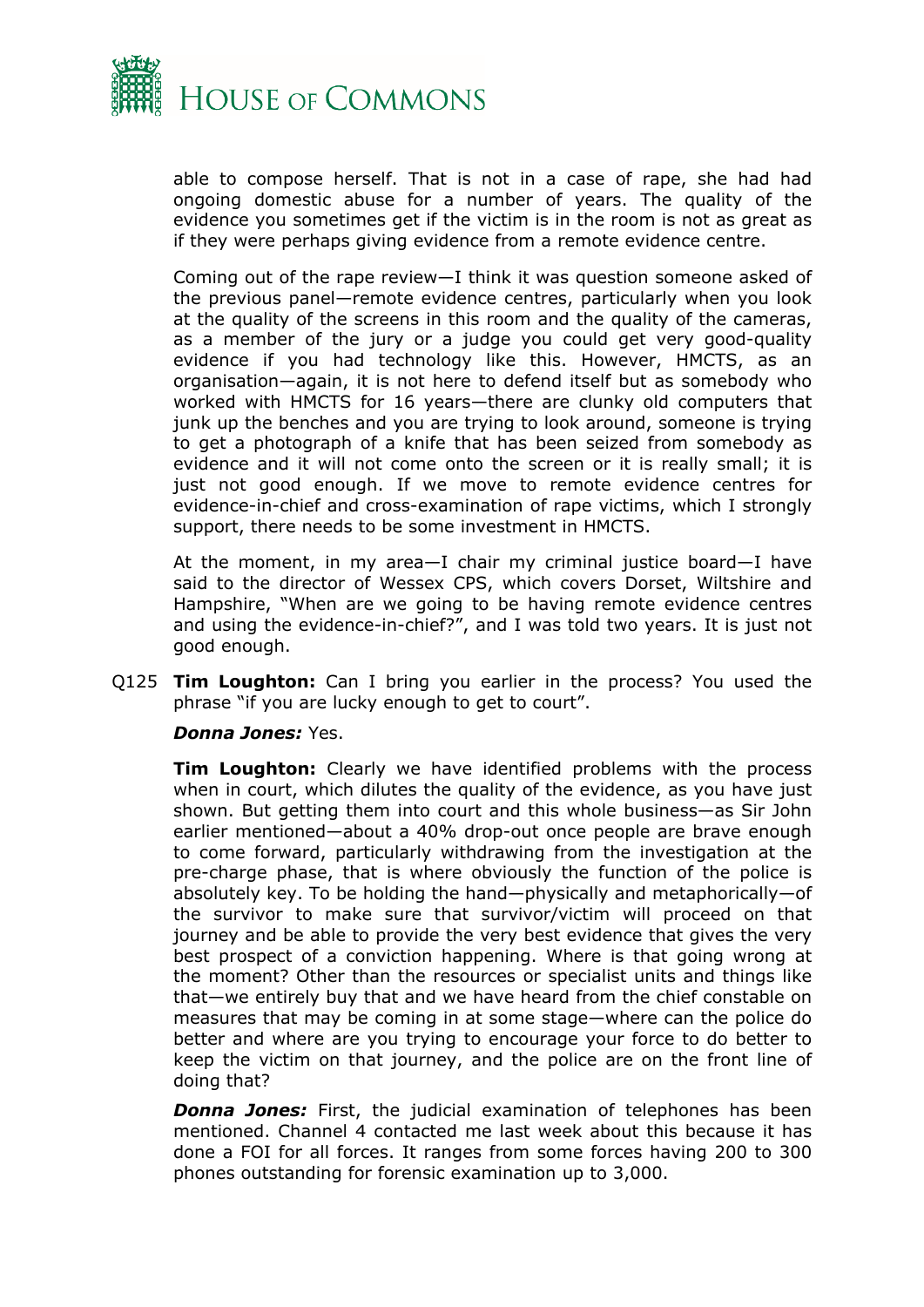

A lot of forces are moving to where if you have an iPhone 11 they will give you a duplicate iPhone 11 to use while your phone is with them. But people nowadays live their lives through their phone, their banking is connected to their phone. It is a big thing, when you are already potentially a very broken person if you have been through a rape, then you lose your phone, you do not know how long until you are going to get it back, then you start having subsequent meetings, you have had your forensic examination potentially through a SARC unit. I, and all commissioners, do commission services, as you are aware. In my force that person is there with them at the SARC, if they are having a forensic extraction. Then they are told it could be up to 12 months or 18 months. They want to get on with their counselling. They want to get on with their therapeutic work to recover and to survive what has happened to them, but they know they still have to relive it potentially in 18 months' or two years' time.

From the police perspective, it is about making sure the file qualities are strong when they go over to the Crown Prosecution Service, so they do not get action plans sent back as part of DG6, which happens a lot, or there is missing evidence or something is not strong enough.

The early charge advice is absolutely essential to keeping the witness with you on the journey because the prosecution are involved as early as they possibly can be to give the victim confidence that someone is taking this seriously. It is getting their phones back to them as quickly as possible. For me, also, it would be saying to them, "You do not have to be in the courtroom and face your accused if you don't want to" and, of course, some of them want to.

Q126 **Tim Loughton:** You started with the silly little thing of a phone handover. When I go and get a new phone, because my contract has come to an end, I go to a shop down the road and a very clever man transfers all my data over to a new phone, gives me the new phone and that is the end of it. That takes 15 minutes, half an hour. Why can that not happen in a police station, the victim goes along with their phone, the information is downloaded and they go home with the same phone? I cannot believe that that is a thing.

#### *Donna Jones:* Resource.

*Sarah Crew:* It can be done. It is a strand within Operation Soteria, so it should be available to forces when the procurement is done. The technology is there. We are purchasing the equipment to do that by the new year. Either from us taking a digital lab, as it were—it sounds very glamorous but it is actually a van—to the victim to do exactly what you said, or through a laptop approach it can be done. So we never have to take the phone away from the individual; the information is taken away from the individual.

Q127 **Tim Loughton:** Is any force doing that now?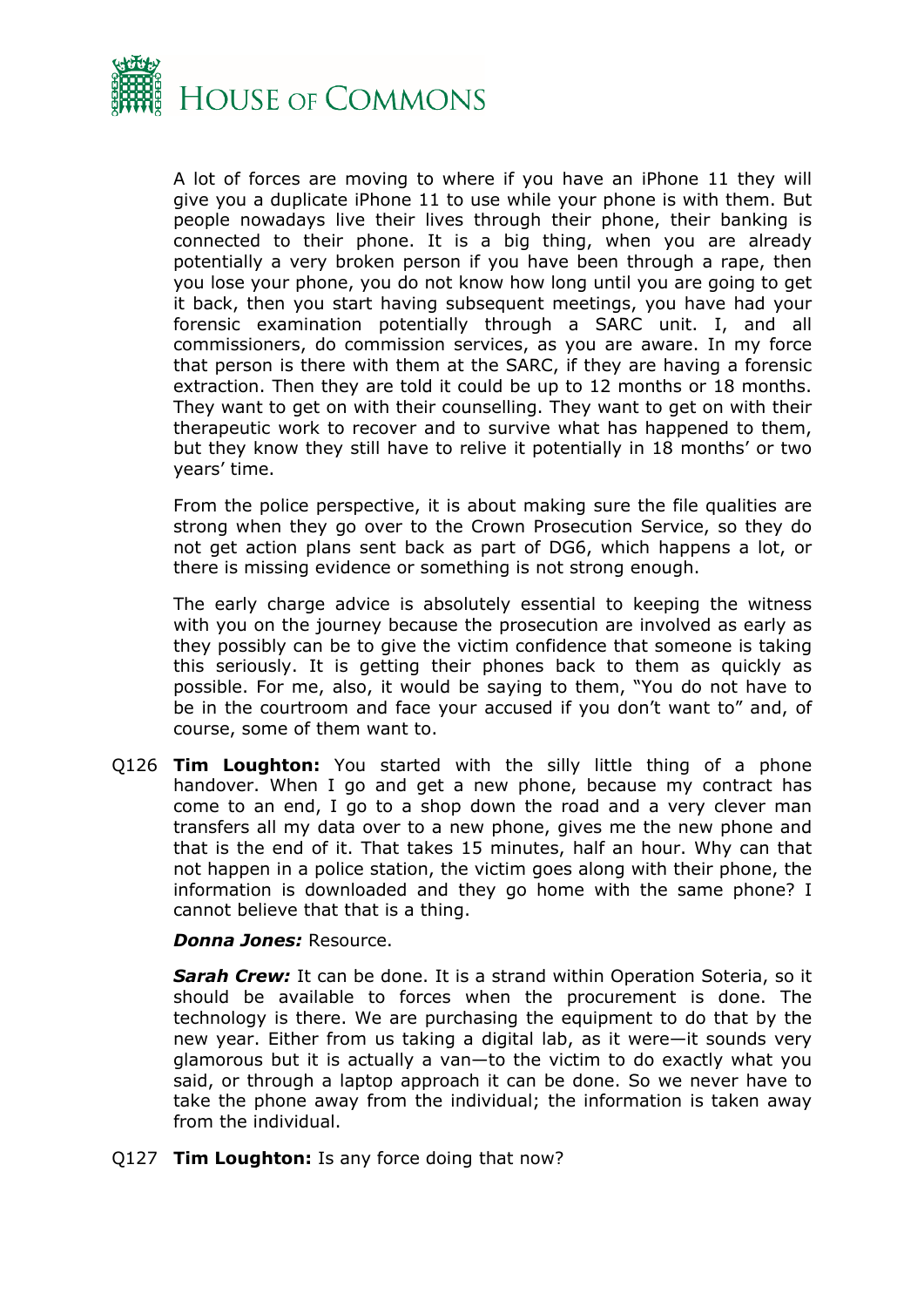

*Sarah Crew:* Yes, some forces are doing that now, it is being trialled.

Q128 **Tim Loughton:** Why is it not standard? Why can an arrangement not happen now that the man from Vodafone—other good service providers are available—comes into a station for a morning and all the victims under investigation are able to come in and you swap over phones then? It could happen tomorrow, could it not?

**Sarah Crew:** I am not an expert on digital forensics and how that is done through the accreditation standards that are needed to be done.

**Tim Loughton:** You do not need to be an expert.

*Sarah Crew:* All I know is that it has been raised as an issue and we are working, as hard as we possibly can, to make that real for every single victim in the country as soon as possible.

Q129 **Tim Loughton:** You can see my frustration, Chief Constable. This is a tiny issue that could be solved tomorrow because it happens for the rest of us going about our daily business. For it to be, "Technologies and we are working on that" sort of thing does not sound plausible. There are all these other much more problematic issues but we cannot even get downloading the phone while you wait sorted.

*Donna Jones:* There is a technological reason why, a forensic digital expert has told me. If you have your telephone and have never deleted any images, any nasty texts or any nasty anything and all of your information is on there, as you say you can plug it in, the information gets transferred and it could take five to 10 minutes and you are done, phone back, not a problem. However, if information has been recently deleted you have to use the actual handset and SIM card as opposed to a duplicate device. That is where they then have to take it for a slightly longer period of time, but that should be a small number of devices, I hope.

**Sarah Crew:** There is the technological issue there but what is also driving victims is that we are taking everything, what do we do with that data? There is a balance to be had.

The first question is: should we be doing it in every case? No. Is it relevant in every case? No, it is not. If it is relevant in a case it might only be a small amount that can be achieved by a screenshot. But are we trying to solve a problem, which we did with disclosure, by taking a blanket approach that takes everything from everyone, causing more problems? The technology is there for those cases where we need to do it. We need to be proportionate in what we do. We will be doing that as soon as we possibly can.

Q130 **Tim Loughton:** On another issue, Chief Constable, and perhaps Mr Tucker, the Centre for Women's Justice has highlighted a concern in its evidence about misapplying the law on corroboration, where the police claim they cannot take cases forward because it is a matter of her word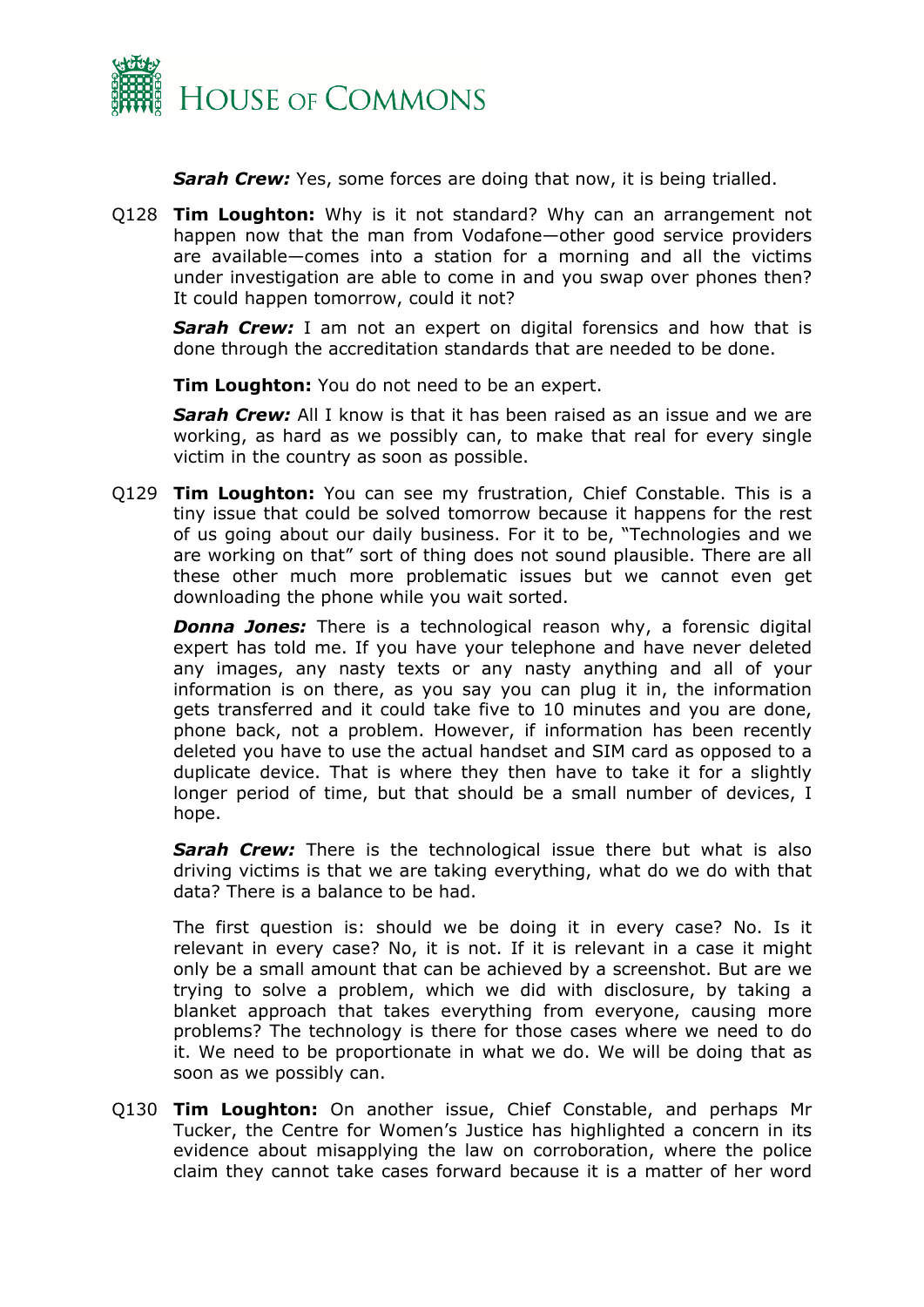

against his. Do you think that is an issue that is undermining the success rate on these proceedings?

*Sarah Crew:* I think it has been misapplied in some cases, yes. I have seen the report by the Centre for Women's Justice and, as a result, asked them to share some of their case studies with me, which I shared with the inspectorate to inform the inspectorate's joint inspection. I had a meeting with them as well. We are using those case examples to fit into our own and the joint guidance with the CPS on what is required and what is not required to meet the full code test. We have been misapplying it in some cases, yes. That needs to be stopped. It is my job to make sure that is shared across policing and that misapprehension is cleared up.

*David Tucker:* We know that these sorts of cases are very often going to be one word against another. So the initial approach from policing should be around looking for all the evidence that will support understanding of what has actually happened, whether there is any other evidence that would support one side of the case or another, starting in domestic abuse cases, what we refer to as using an evidence-based approach. That is what we need to do. What is really strong out of the Bluestone and Soteria work is that it is focusing on what is the allegation being made and what is the evidence around that, and not starting with the victim, which is one of the criticisms of police.

Q131 **Chair:** A few follow-up questions. When will the technology be in place so the police do not have to take people's phones?

*Sarah Crew:* In some forces that is already available. A process is going on now, with extra investment from policing, to make sure that is the reality for every victim. I can write to you with the exact date because I am not directly involved in that work, I am informed by it. My understanding is it will be in the new year, when all the new equipment is purchased and procured.

Q132 **Chair:** By January or February all forces should not have to take a victim's phone for nine months at a time or whatever it is?

*Sarah Crew:* Yes, that will be the vast majority of cases. There will be some cases, as the commissioner talked about, where very complex investigation might need to take place. In those cases people will receive a like-for-like phone with their information reapplied back in so it will feel like they have never lost their phone.

Q133 **Chair:** To clarify and follow up some of the points Diana Johnson was asking you about earlier on: when will we have a RASSO in each force?

*Sarah Crew:* I would like it to be as soon as possible. Chief constables are operationally independent so they will have to work within their own resources and decision making to achieve that. What I am doing, as the NPCC lead, is providing the evidence base for specialism and I am trying to provide all the tools and information for forces to be able to achieve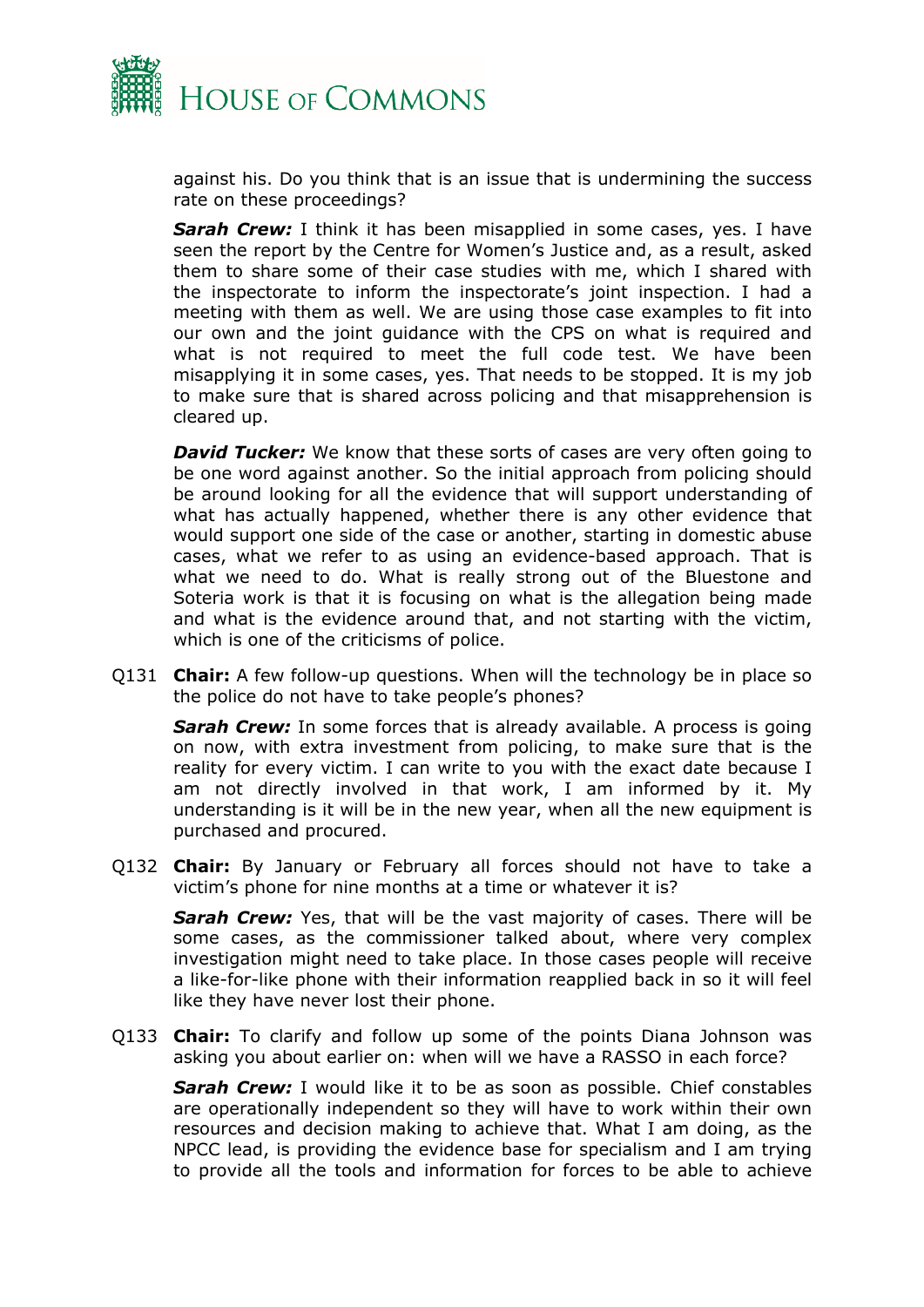

that as soon as possible. I am not meeting any resistance from any chief constable in the country, but they are balancing all of the other demands they are dealing with to make those choices.

A specialist team alone is not the answer. A specialist team of people helps. What matters is the specialism of the individuals who are in that team, how they work with the Crown Prosecution Service and, critically, how they work with independent sexual violence advisers. It is the triumvirate that makes it special. Each force is trying to achieve that. I cannot give a firm date because I do not know of the conditions in every single police force.

Q134 **Chair:** What about from the PCC's point of view; do all PCCs want to have RASSOs?

*Donna Jones:* I do not know, I cannot answer that question. I am very happy to write to them all and come back to you, if that will help. I have spoken to others who have RASSOs who would never go back, particularly when you think about the resourcing issues of PIP1 and PIP2 investigators.

Last week I was with Lord Herbert, the chairman of the College of Policing, and Andy Marsh, the chief executive. They came to our AGM and talked to us about the fact they are opening a direct entry recruitment process to bolster the number of investigators across the country, particularly going into regional organised crime units as well. There is a real need. If you do not have a dedicated RASSO team, my concern is that if you have investigators who are working across general crime, rape and murder, they are getting pulled from pillar to post. If suddenly a stranger rape, or whatever it may be, comes in it is a top priority and people are pulled off. What happens to their other case files? They could be on that rape case for several weeks or months even. I do think it is a big issue. I will certainly write to all my colleagues, if you would like me to do that, and come back to the Committee with their thoughts and feelings.

Q135 **Chair:** That will be really helpful. It will also be helpful to have any estimate of the timescale if RASSOs are being established or reestablished. Is there any information about the number of forces that used to have RASSOs that do not have them any more or that used to have several RASSOs that now only have one?

**Sarah Crew:** We can find out that information. It is a moving picture because they are being re-established. What is not happening is people dismantling the ones they have. It is the forces that, in the past, did not have them that are growing them or forces that did have them rebuilding them, as in my own force.

**Chair:** That will be very helpful to know as well. Mr Tucker, what is your perspective on the number of people who are doing the training now nationally in RASSO areas?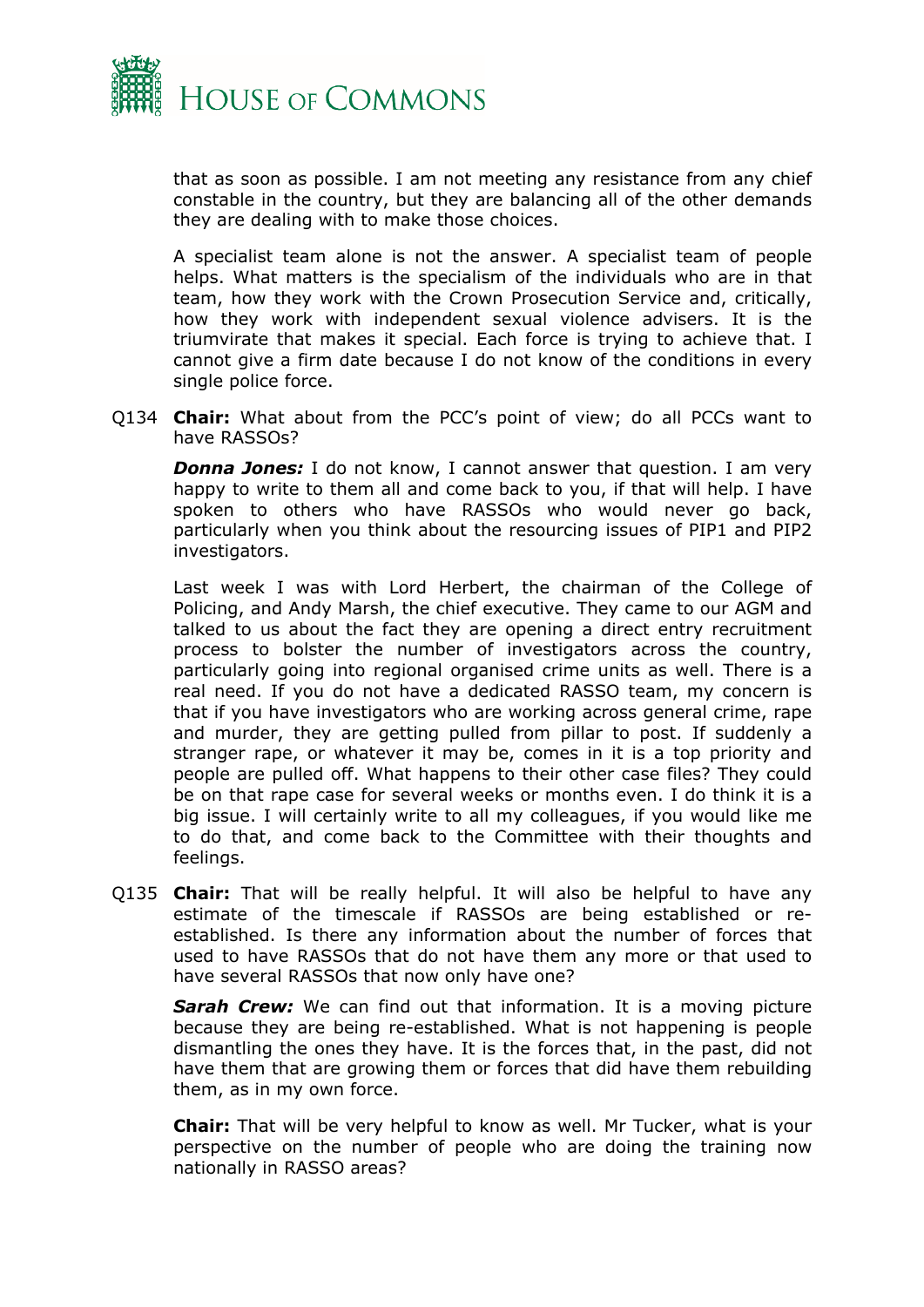

*David Tucker:* We have a training course for serious sexual assaults. It is delivered locally so we do not have the figures.

**Chair:** You do not have a picture about the number of people who are going through it?

*David Tucker:* No, we do not know how many people are being trained.

Q136 **Chair:** Do you monitor the number of people who are going through it, either from the APCC point of view or from the NPCC point of view?

*Sarah Crew:* We do not monitor the number, no. We can ask. It is the standard extra course you do as an investigator to be able to investigate these things, so forces will be using that as their syllabus. It is quite exacting as well to do that. We can write to forces and ask.

Q137 **Chair:** Again, it will be helpful for us to have a sense of whether nationally we have a plan for having the scale of skills in the future. Final question from me on Operation Soteria: did you say you expect that to be rolled out to all forces within two years?

*Sarah Crew:* The learning from it. Soteria has two strands. One is the intense pathfinder, let's say, test bed or laboratory. The other is rolling that learning from that test bed, that laboratory, out into policing concurrently. Our aim is that we complete the pathfinders. By that time, the other 37 police forces will have already absorbed and adopted all of the learning.

*Donna Jones:* That is happening, definitely.

Q138 **Chair:** Is that happening now? From the outside there is a sense police forces are still focusing on investigating the victim and are not investigating the perpetrator. It feels such a frustrating thing. Surely that shift in mind-set, even if there is further evidence you can learn from, to focusing on the perpetrator is something that forces could do straightaway.

*Sarah Crew:* Absolutely. As I said, I work through those senior leads who are responsible for RASSO. In April there was a large event with 300 to 400 people where we had the academics showcase what they had found and the new investigation model. Each force is looking at its own way of modelling that, reinforced by the learning as it comes. As I say, the first national learning event, where we bring everything together, is 17 November.

*Donna Jones:* We are not a Soteria force. I am on it, as the national lead for victims, with Sophie Linden, the Deputy Mayor of London. It is a joint portfolio because of its significance. My Hampshire constabulary is already adopting the Soteria practices.

Going back to the original point, because you have crime data integrity you have had all these extra rape cases that have been reported. You then have the DG6, which has an impact on investigation teams and